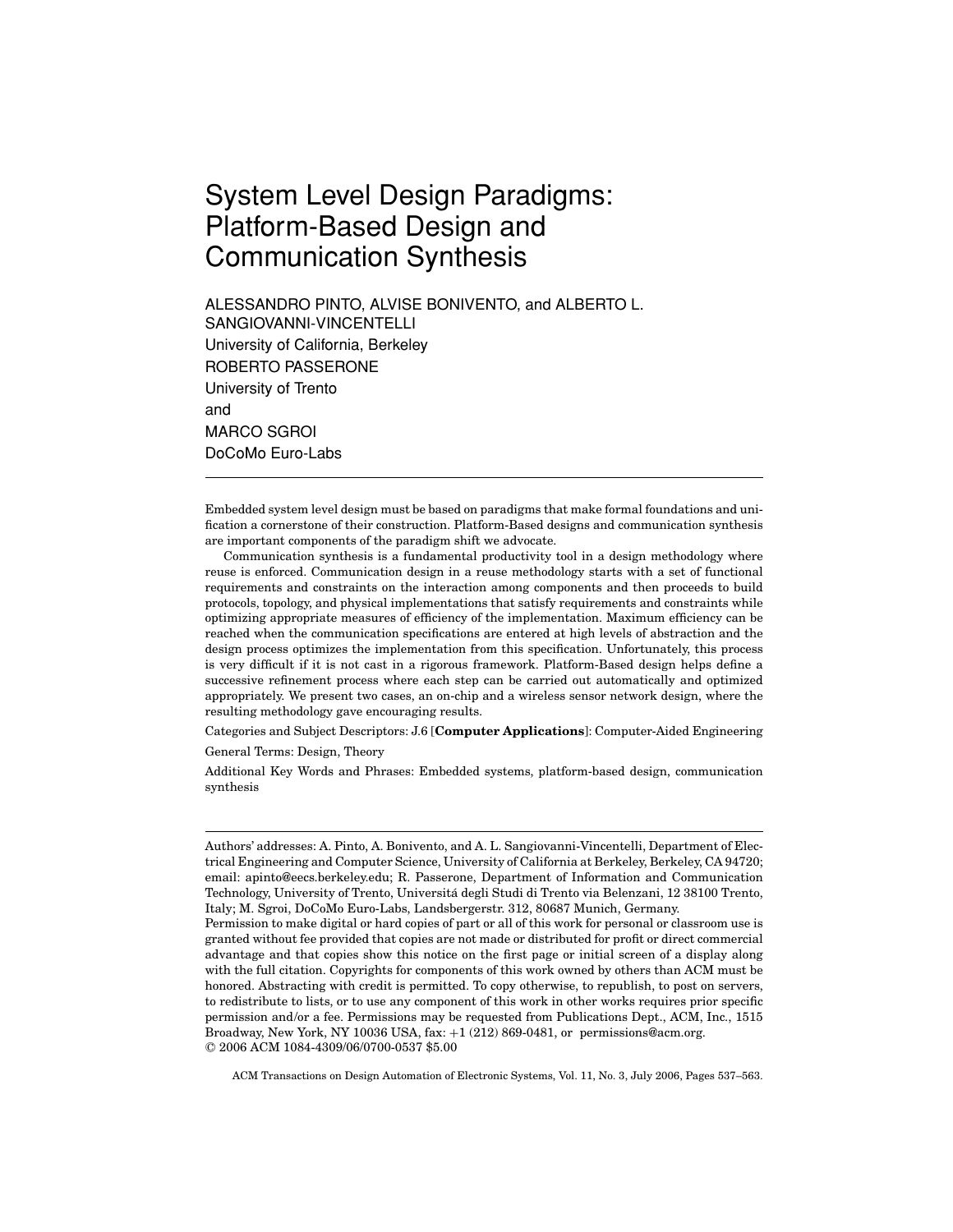# 1. INTRODUCTION

System design complexity is reaching levels that were unthinkable just a few years ago. Combined with the increased demands on time-to-market that are typical of consumer applications, it is creating the perfect storm in the electronic industry. Design teams are growing constantly, and errors that go into the market undetected increase in number and cost millions of dollars (not to mention the verification effort that has become even larger than the design effort). We believe that these problems can only be solved by developing paradigms based on formal foundations that can be applied at different levels of abstraction so as to provide a much needed unification in the design space.

In recent years, reuse has been touted as a possible cure to this malaise, whereby a design is the result of combining appropriately predesigned and preverified components. In this case, verification amounts to checking the correctness of the interconnection among components. The verification process is further aided if the composition can be formally proven correct. There has been a flurry of activity in the formal verification of interfaces that has clarified the main issues that need to be resolved [Rowson and Sangiovanni-Vincentelli 1997a; Passerone et al. 1998; de Alfaro and Henzinger 2001; Shimizu and Dill 2002; Chaki et al. 2002; Passerone et al. 2002; Chakrabarti et al. 2002, 2003]. One of the key findings is that if the components are designed with "clean" interfaces, then composing the components, that is, interconnecting them and establishing protocols that guarantee "correct" communication, can be done automatically. We call the automation of composing building blocks *communication synthesis*. Communication synthesis has been studied for years and among the first pioneering works, we list Yen and Wolf [1995], Ortega and Borriello [1998], and an interesting approach to the synthesis of communication topologies by Gasteier et al. [1998]. Recently, interest has shifted to on-chip networks, a very rich research area that we will analyze using our framework in Section 3.4.

As in any design problem, to perform communication design we need to first specify the functionality and constraints that must be satisfied. Then, the synthesis process consists of using a set of primitives available to the designer to implement the specification so that the constraints are satisfied and the functionality guaranteed. The higher the level of abstraction, the easier it is to express the functionality and constraints, as well as to catch design errors early. However, quickly reaching a high-quality implementation is more difficult due to the semantic gap between specification and implementation. Thus, researchers have either chosen to remain at high levels of abstraction and to optimize highlevel structures, or to begin with a low level of abstraction that could reflect the characteristics of the implementation space. This is the case for early work in system level design, as in Prakash and Parker [1992], Gupta and Michelli [1993], and Ernst et al. [1993], where the specification and captured using a formal model is partitioned in hardware and software. The approach in Gajski et al. [1998] already proposed the idea of having two abstraction layers, but it was not cast into a formal framework. Another important work related to mapping applications to architecture while taking into account aspects such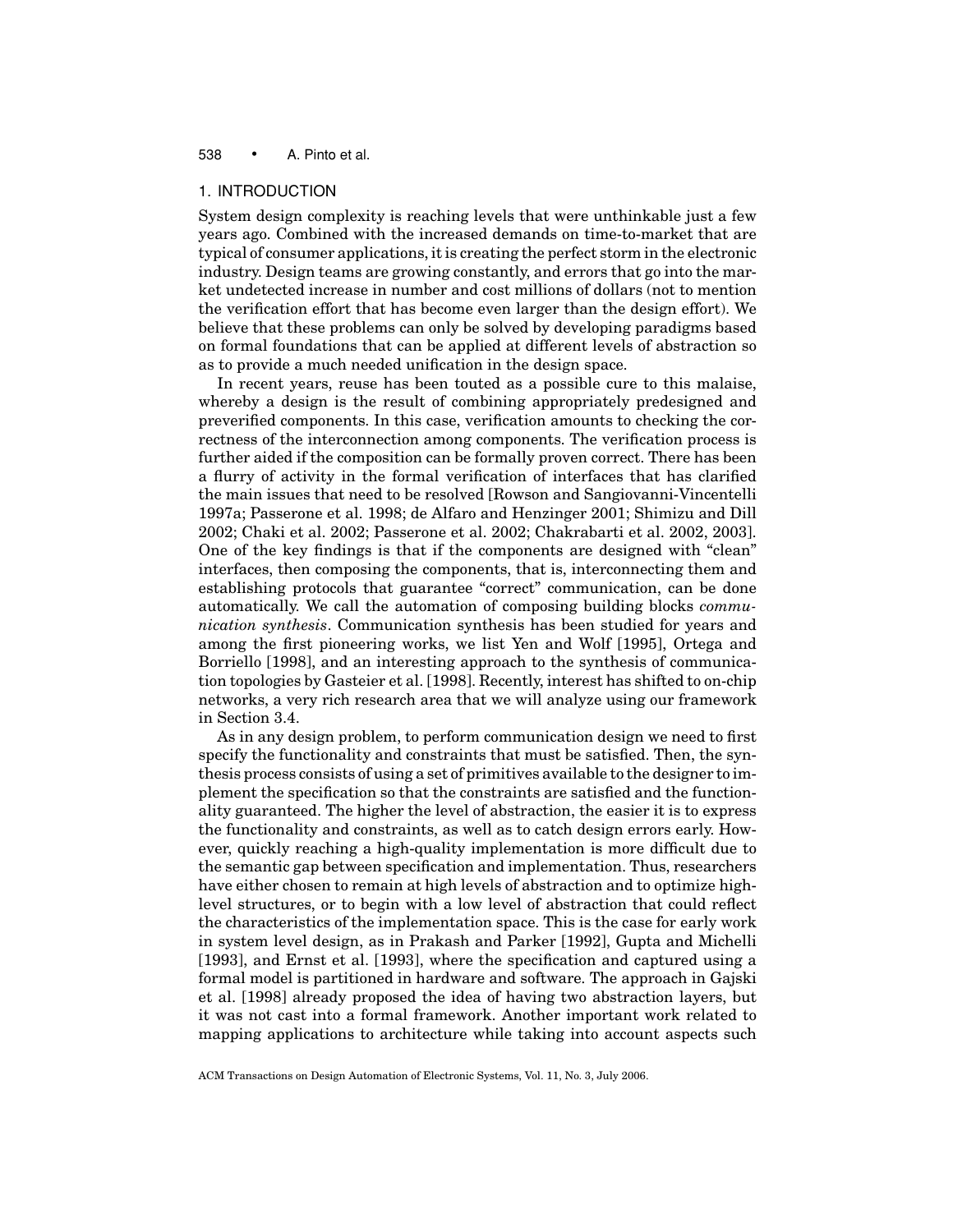as communication [Rhodes and Wolf 1999] and memory hierarchy [Li and Wolf 1998].

In this article, we present a successful design paradigm, platform-based design (PBD) [Ferrari and Sangiovanni-Vincentelli 1999; Chang et al. 1999; Vincentelli 2002], that can be formalized using a rigorous algebraic framework where we conjugate the ease of expressing and verifying the design of high levels of abstraction with the quality of low-level implementations.

As an example, assume we want to interconnect a set of nodes (e.g., computers) so that every node in the set can access every other node. Initial specifications may include the quality of service that each connection must be able to support, such as the required bandwidth and the maximum latency of the communication. We can solve this problem by constructing a network made of several different components such as routers, hubs, modems, protocol stacks, and links of different natures. The resources must be sized to satisfy the required constraints. However, the gap between our original high level specification and the implementation is obviously too large to be bridged in a single synthesis step: clearly, enumerating all possible topologies and interconnections is not practical, even for networks of modest complexity. A better way of approaching this problem is to divide this gap into several layers, where each layer focuses on a particular design choice. The question is then whether this division is optimal and, more importantly, how much of the entire design space can be explored. Answering these questions gives us an idea of the quality of the solutions that we obtain. Our approach consists of quantifying the design exploration process by relating the levels of abstraction corresponding to different layers. If two layers are too far apart, then the performance estimation will likely be poor and will not provide the necessary support for the synthesis algorithms.

In this context, a *platform* consists of a set of library elements, or resources, that can be assembled and interconnected according to predetermined rules to form a platform *instance*. One step in a platform-based design flow involves mapping a function or a specification onto different platform instances, and evaluating its performance. By employing existing components and interconnection resources, reuse in a platform-based design flow shifts the functional verification problem from the verification of the *individual elements* to the verification of their *interaction* [Rowson and Sangiovanni-Vincentelli 1997b; Sgroi et al. 2001]. In addition, by exporting an abstracted view of the parameters of the model, the user of a platform is able to estimate the relevant performance metrics and verify that they satisfy the design constraints. The mapping and estimation step is then repeated at increasingly lower levels of abstraction in order to come to a complete implementation. These principles are embodied in the Metropolis project, a software infrastructure and a design methodology for heterogeneous embedded systems that supports platformbased design by exploiting refinement through different levels of abstraction [Balarin et al. 2002]. To make the methodology effective, the particular abstraction layers must be tuned to each application area.

The ability to express different levels of abstraction within the same infrastructure is important in creating a central repository where all models can be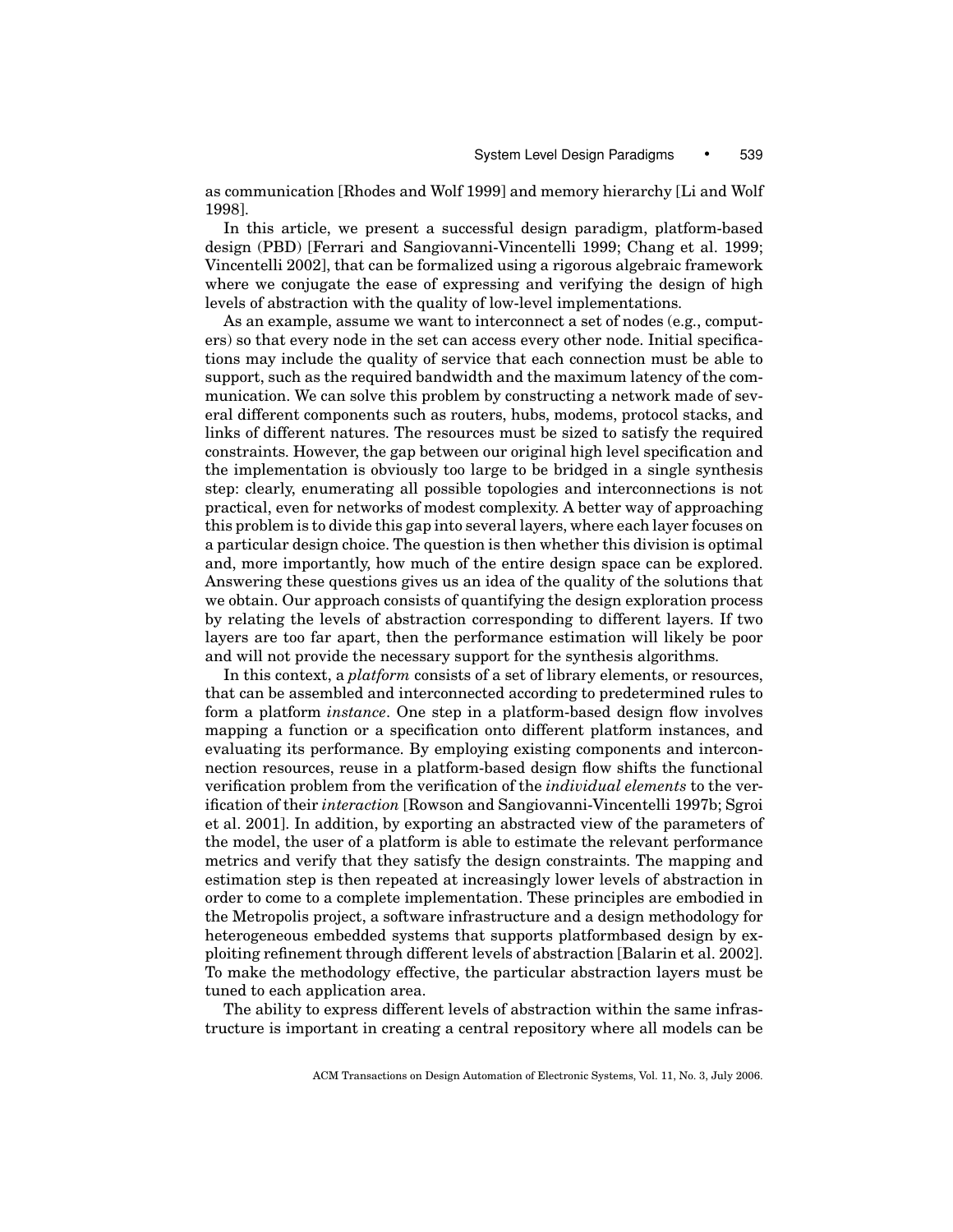stored and compared. This is especially convenient in a platform-based design methodology where each step consists of the fusion of two different views, one emphasizing the function to be performed, and the other the architecture that supports the computation. These views are brought together in the context of a third abstraction level, one that emphasizes the relations between the other two. Crossing the boundaries between abstraction levels, that is, the process of abstracting or refining a specification, is often nontrivial. The most common pitfalls include mishandling corner cases and inadvertently misinterpreting changes in the communication semantics.

These problems arise because of poor understanding and the lack of precise definitions of the abstraction and refinement maps used in the flow. In addition, abstraction and refinement should be designed to preserve, whenever possible, the properties of the design that have already been established. This is essential to increase the value of early high-level models and to guarantee a speedier path to implementation.

The article is organized as follows: First, we approach the problem of abstraction and refinement of PBD from a formal standpoint, and then we apply the principles of architecture exploration in the context of our formalism to the areas of interest—the synthesis and optimization of wired and wireless communication networks.

# 2. FORMALIZING PLATFORM-BASED DESIGN

Our formalization of the platform-based design methodology is based on the framework of agent algebra [Passerone 2004]. Informally, an agent algebra Q is composed of a domain *D* that contains the agents under study for the algebra, and of certain operators that formalize the most common operations of the models of computation used in embedded system design. Different models of computation are constructed by providing different definitions for the domain of agents and the operators. The algebra also includes a master alphabet A that is used as the universe of "signals" that agents use to communicate with other agents.

*Definition* 2.1*.* An agent algebra Q has a domain Q.*D* of agents, a master alphabet Q.A, and three operators: renaming, projection, and parallel composition, denoted by rename(*r*), proj(*B*), and  $\parallel$ . Each agent  $p \in \mathcal{Q}$ . *D* is associated with an alphabet  $A \subseteq \mathcal{A}$ .

The operators of the algebra are partial functions on the domain *D* and have an intuitive correspondence with those of most models of concurrent systems. The operation of renaming, which takes as argument a renaming function *r* on the alphabet, corresponds to the instantiation of an agent in a system. Projection corresponds to hiding a set of signals, and takes the set *B* of signals to be retained as a parameter. Hence, it corresponds to an operation of scoping. Finally, parallel composition corresponds to the concurrent "execution" of two agents. It is possible to define other operators. We prefer to work with a limited set and add operators only when they cannot be derived from existing ones. In particular, in this work we will be mainly concerned with the operator of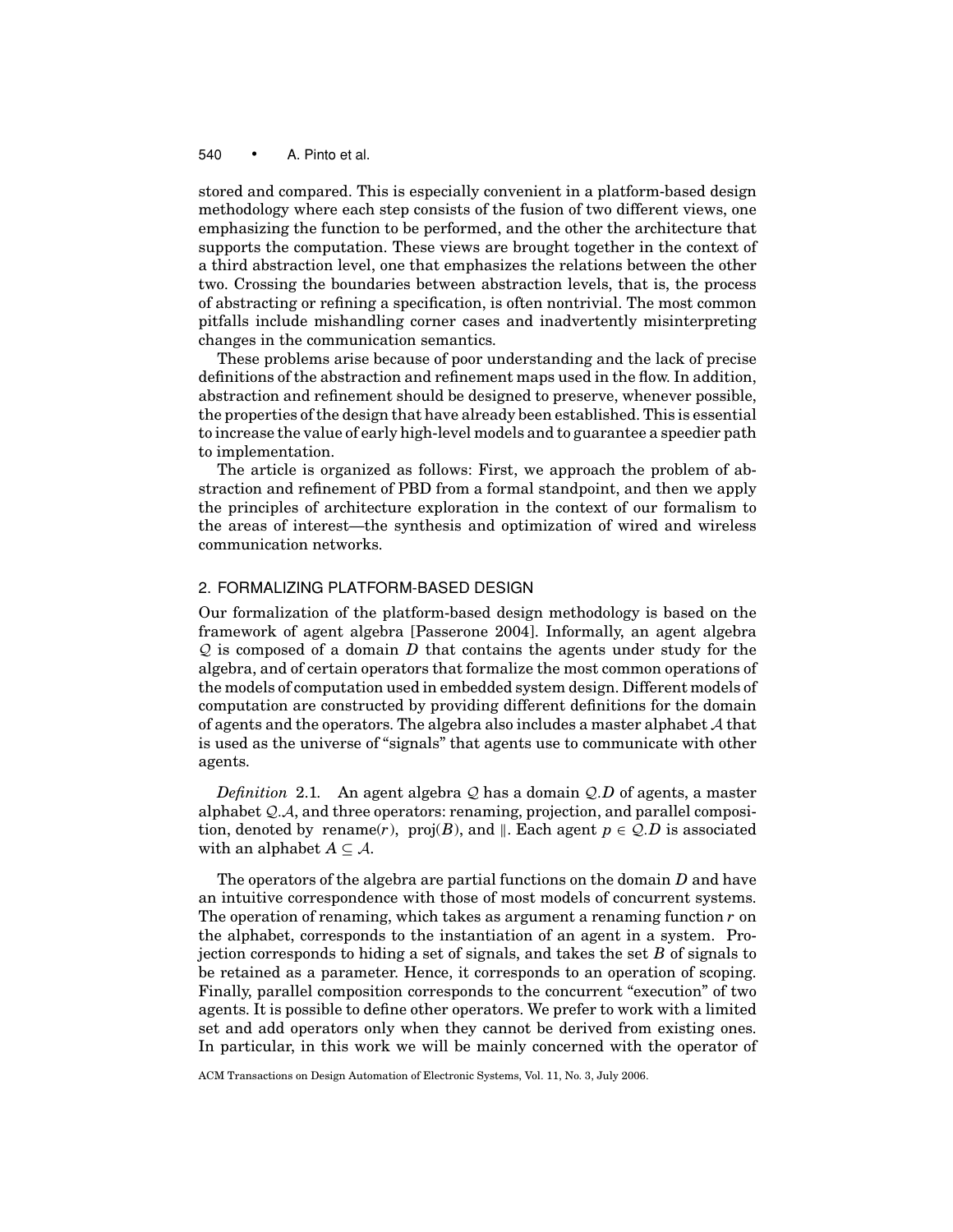## System Level Design Paradigms • 541

parallel composition. The operators must satisfy certain axioms that formalize their intuitive behavior and provide some general properties that we want to be true, regardless of the model of computation. For example, parallel composition must be associative and commutative. The definition of the operators is otherwise unspecified, and depends on the particular agent model being considered.

The notion of refinement in each model of computation is represented by adding a preorder (or a partial order) on the agents, denoted by the symbol  $\prec$ . The result is called an *ordered agent algebra*. We require that the operators in an ordered agent algebra be monotonic relative to the ordering. This is essential to apply compositional techniques. However, since these are partial functions, this requires generalizing monotonicity to partial functions. This generalization is, however, beyond the scope of this article. The interested reader is referred to Passerone [2004] for more details.

It is easy to construct an agent algebra Q to represent the interface that components expose to their environment. In this case, the set *D* consists of agents of the form  $p = (I, O)$ , where  $I \subseteq Q.A$  is the set of input ports of the components and  $O \subseteq Q \mathcal{A}$  is the set of output ports. The alphabet of an agent *p* is simply  $A = I \cup O$ , and we require that the set of inputs and outputs be disjoint, that is,  $I \cap O = \emptyset$ . The parallel composition  $p = p_1 || p_2$  is defined only if the sets  $O_1$  and  $O_2$  are disjoint, to ensure that only one agent drives each port. When defined, a port is an output of the parallel composition if it is an output of either agent. Conversely, it is an input if it is an input of either  $p_1$  or  $p_2$  and it is not concurrently an output of the other agent. Thus,  $O = O_1 \cup O_2$  and  $I = (I_1 \cup I_2) - (O_1 \cup O_2)$ . Given the definitions, it is clear that in this example connections are established by name.

The model can be enriched with information about the nature of the signals used by the agents. For instance, in the case of agents that describe communication topologies, signals can be distinguished between those that belong to a link, denoted by the symbol *l*, and those that belong to a component, denoted by the symbol *n* (nonlink). We call this a *typed IO agent algebra*. The sets *I* and *O* of an agent *p* thus become sets of pairs of signals together with their type, that is,  $I \subseteq \{(a, t): a \in \mathcal{Q} \mid \mathcal{A} \land t \in \{l, n\}\}$ , and similarly for the output ports. Parallel composition can also be modified so that the operation is defined only if the ports of the agents being connected are not of the same type, that is, a link must be used to connect two regular ports. Hence,  $p_1 \parallel p_2$  is defined if and only if for all  $i \in I_1$  and for all  $o \in O_2$ , if  $i.a = o'.a$ , then  $i.t \neq o'.t$ , and vice versa for  $p_2$  and  $p_1$ .

With these definitions, it is in general not possible to derive the components from the composite. Later, we will see how this can be accomplished for a different model that we use to define architectures. There, we will also introduce nontrivial orderings of the agents.

We relate different agent algebras by means of conservative approximations. A conservative approximation from Q to Q' is a pair  $\Psi = (\Psi_l, \Psi_u)$ , where  $\Psi_l$  and  $\Psi_u$  are functions from *Q.D* to *Q'.D*. The first mapping is an upper bound of the agent relative to the order of the algebra: For instance, the abstract agent represents all of the possible behaviors of the agent in the more detailed domain, plus possibly some more. The second mapping is a lower bound: The abstract

ACM Transactions on Design Automation of Electronic Systems, Vol. 11, No. 3, July 2006.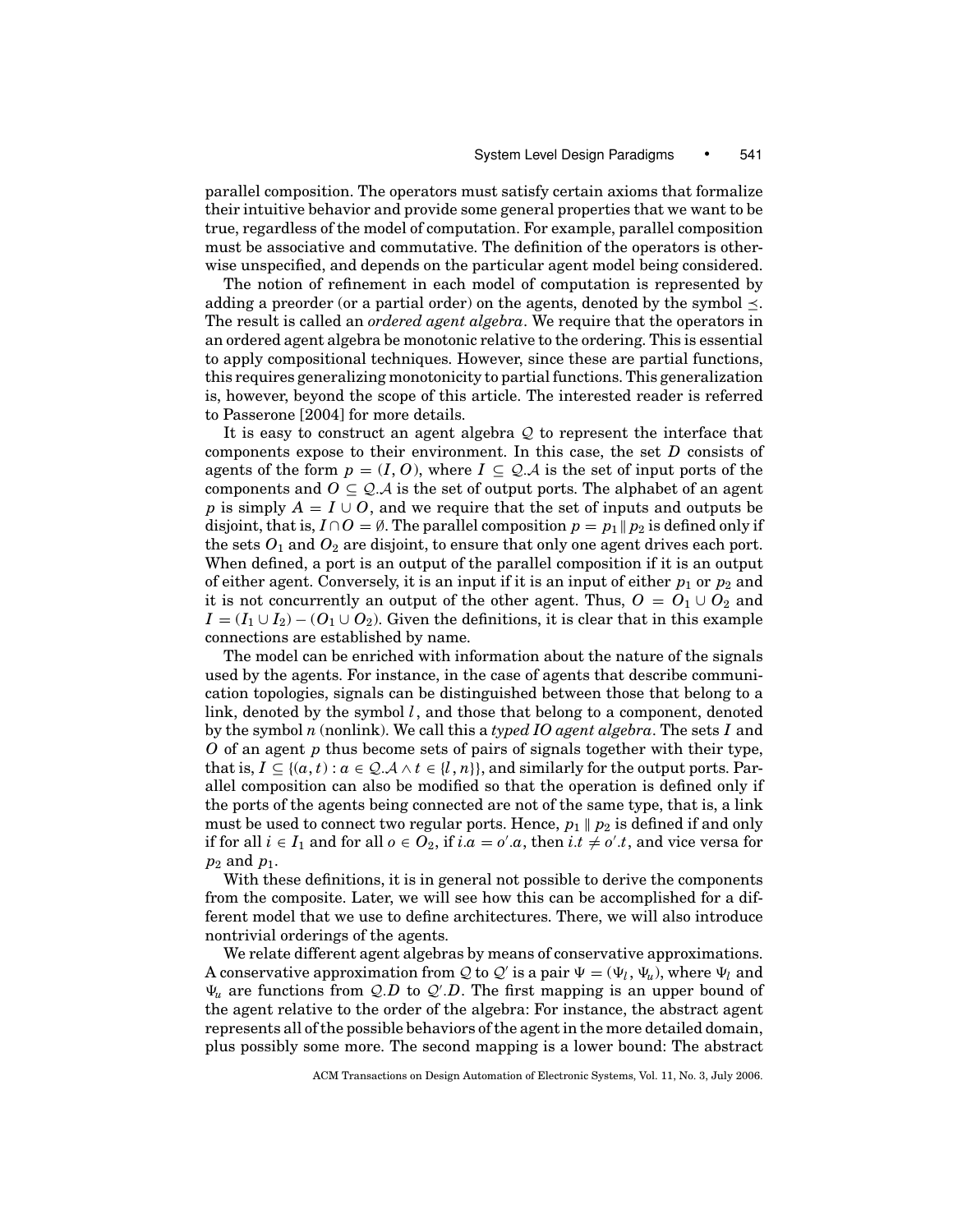agent represents only possible behaviors of the more detailed one, but possibly not all. Formally, a conservative approximation is an abstraction that maintains a precise relationship between the orders in the two agent algebras.

*Definition* 2.2. Let  $Q$  and  $Q'$  be ordered agent algebras, and let  $\Psi_l$  and  $\Psi_u$ be functions from  $Q.D$  to  $Q'.D.$  We say that  $\Psi = (\Psi_l, \Psi_u)$  is a conservative approximation from  $Q$  to  $Q'$  if and only if for all agents p and q in  $Q.D$ ,

$$
\Psi_u(p) \preceq \Psi_l(q) \Rightarrow p \preceq q.
$$

Thus, when used in combination, the two mappings allow us to relate refinement verification results in the abstract domain to results in the more detailed domain. Hence, the verification can be done in  $Q'$ , where it is presumably more efficient than in Q. The conservative approximation guarantees that this will not lead to a false positive result, although false negatives are possible depending on how the approximation is chosen.

To define the inverse  $\Psi_{inv}$  of an approximation, we investigate whether there are agents in *Q.D* that are represented exactly by  $\Psi_u$  and  $\Psi_l$ , rather than just being bounded. We do so by only considering those agents  $p$  for which  $\Psi_l(p)$  and  $\Psi_u(p)$  have the same value p'. Intuitively, p' represents p exactly in this case, and we therefore define  $\Psi_{inv}(p') = p$ . If  $\Psi_l(p) \neq \Psi_u(p)$ , then *p* is not represented exactly in  $Q'$ . In this case, *p* is not in the image of  $\Psi_{inv}$ .

*Definition* 2.3. Let  $\Psi = (\Psi_l, \Psi_u)$  be a conservative approximation from Q to  $Q'$ . For  $p' \in Q'$ . *D*, the inverse  $\Psi_{inv}(p')$  is defined and is equal to *p* if and only if  $\Psi_l(p) = \Psi_u(p) = p'.$ 

If the algebra  $Q$  is partially ordered (as opposed to preordered), the inverse of the conservative approximation is uniquely determined. Otherwise, a choice may be possible among order-equivalent agents. In all cases, however, because of the defining properties of a conservative approximation,  $\Psi_{inv}$  is one-to-one, monotonic, and inverse of both  $\Psi_l$  and  $\Psi_u$ .

Assume now that for an agent  $p$  ,  $\Psi_{inv}(\Psi_l(p))$  and  $\Psi_{inv}(\Psi_u(p))$  are both defined. It is easy to show that  $\Psi_{inv}(\Psi_l(p)) \leq p \leq \Psi_{inv}(\Psi_l(p))$ . This fact makes precise the intuition that  $\Psi_l(p)$  and  $\Psi_u(p)$  represent a lower and an upper bound of  $p,$ respectively.

We can use agent algebras to describe formally the process of successive refinement in a platform-based design methodology. There, refinement is interpreted as the concretization of a *function* in terms of the elements of a platform. The process of design consists of evaluating the performance of different kinds of instances in the platform by mapping the functionality onto its different elements. The implementation is then chosen on the basis of a cost function. We use three distinct domains of agents to characterize the process of mapping and performance evaluation. The first two are used to represent the platform and the function, while the third, called the *common semantic domain*, is an intermediate domain that is used to map the function onto a platform instance.

A platform, depicted on the right in Figure 1, corresponds to the implementation search space.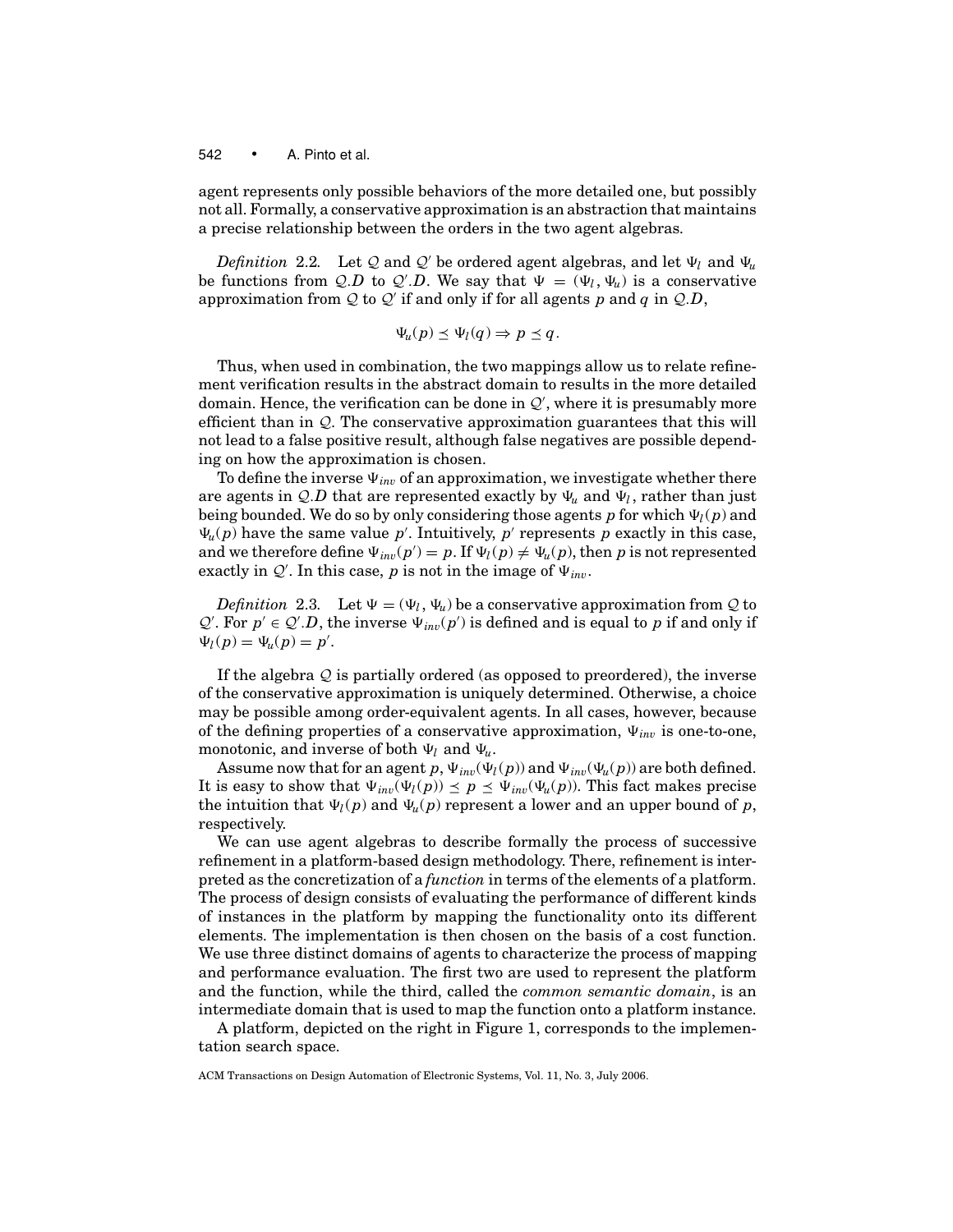

#### System Level Design Paradigms • 543

**Library Elements** 

Fig. 1. Architecture and function platforms.

*Definition* 2.4*.* A platform consists of a set of elements, called the *library elements*, and of *composition rules* that define their admissible topologies of interconnection.

To obtain an appropriate domain of agents to model a platform, we start from the set of library elements  $D_0$ . The domain of agents  $D$  is then constructed as the closure of  $D_0$  under the operation of parallel composition. In other words, we construct all the topologies that are admissible by the composition rules, and add them to the set of agents in the algebra. Each element of the architecture platform is called a platform instance.

Performance evaluation usually requires that the elements of a platform include information regarding their internal structure. Thus, an algebra, such as the typed IO agent algebra described, is not suitable for this purpose since the composition does not retain the structure of the agent. The IO agents can, however, be used as library elements  $D_0$ . A new domain of agents  $D$  can then be constructed as follows. If  $p_0 \text{ }\in D_0$  is a library element, we include the *symbol*  $\mathbf{p}_0$  in the set of agents *Q.D.* We then close the set *D* under the operation of parallel composition. However, we represent a composition  $p = p_1 \parallel p_2$  in Q as the *sequence* of symbols  $\mathbf{p}_1 \parallel \mathbf{p}_2$ . By doing so, we retain the *structure* of the composite, since all the previous composition steps are recorded in the representation. We call this process a platform *closure*.

*Definition* 2.5. Given a set of library elements  $D_0$  and a composition operator  $\parallel$ , the *platform closure* is the algebra with domain

$$
D = {\mathbf{p} : p \in D_0} \cup {\mathbf{p_1} \parallel \mathbf{p_2} : \mathbf{p_1} \in D \land \mathbf{p_2} \in D}
$$
 (1)

where  $p_1 \parallel p_2$  is defined if and only if it can be obtained as a legal composition of the agents in  $D_0$ .

The construction we have just outlined is general and can be applied to building several different platforms, as will be shown later. The result is similar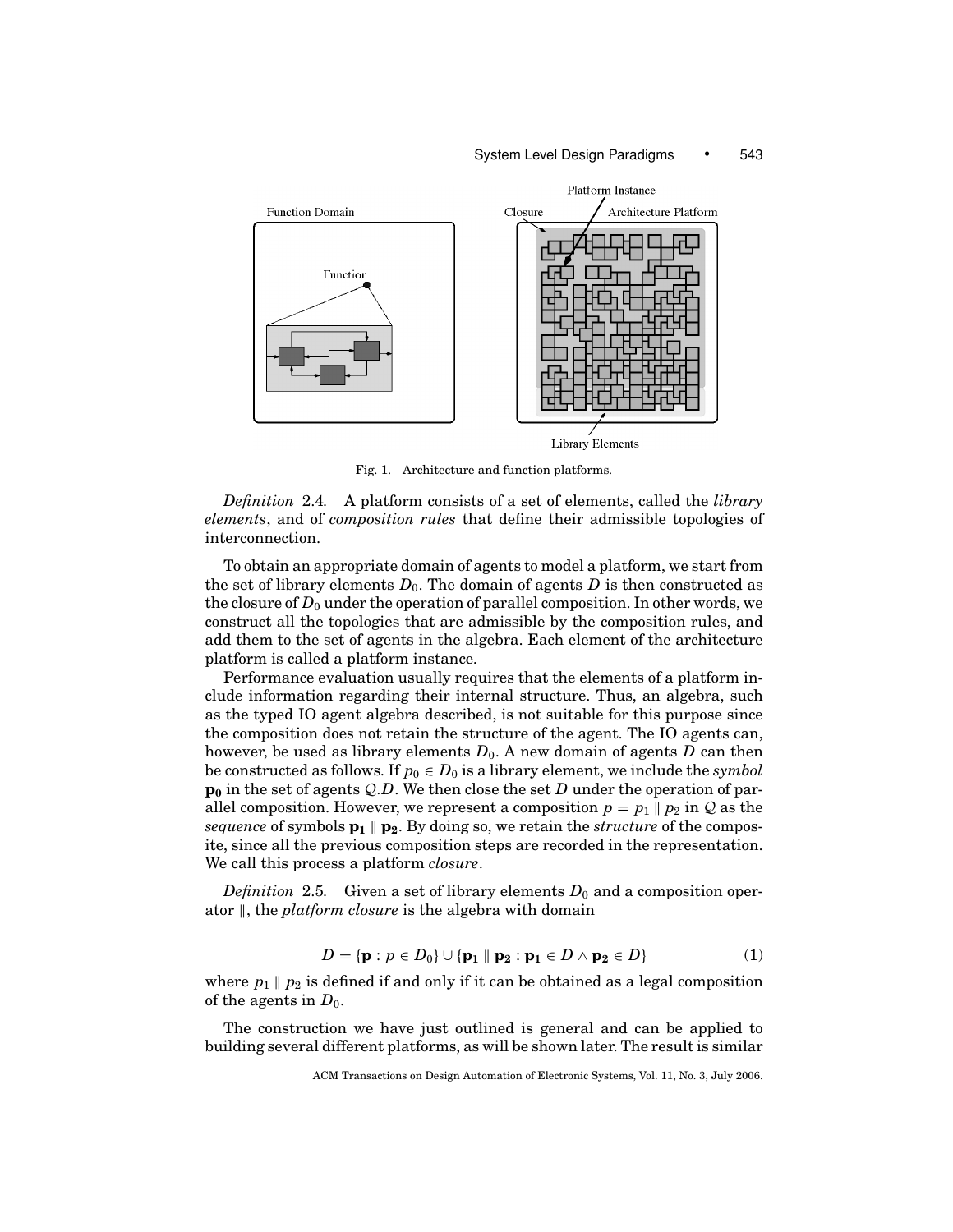to a term algebra with the "constants" in  $D_0$  and the operation of composition. Unlike a term algebra, however, our composition is subject to the constraints of composition rules. For example an "architecture" platform may provide only one instance of a particular processor. In that case, topologies that use two or more instances are ruled out. In addition, the final algebra must be taken up to the equivalence induced by the required properties of the operators. For example, since parallel composition must be commutative,  $\mathbf{p}_1 \parallel \mathbf{p}_2$  should not be distinguished from  $\mathbf{p}_2 \parallel \mathbf{p}_1$ . This can be accomplished by taking the appropriate quotient relative to the equivalence relation. The details are outside the scope of this article.

On the other hand, the function, depicted in Figure 1 on the left, is represented in an agent algebra called the *specification domain*. Here, the desired function may be represented denotationally as the collective behavior of a composition of agents, or it may retain its structure in terms of a particular topology of simpler functions. The denotational representation is typically used at the beginning of the platform-based design process, when no information on the structure of the implementation is available. Conversely, after the first mapping, the subsequent refinement steps are started from the mapped platform instance, which is taken as the specification. Thus, a common semantic domain, described in the following, is used as the specification domain. However, contrary to the mapping process that is used to select one particular instance among several, when viewed as a representation of a function, the mapped instance is a specification and is therefore fixed.

The function and the platform come together in an intermediate representation called the common semantic domain. This domain plays the role of a common refinement and is used to combine the properties of both the platform and the specification domain that are relevant to the mapping process. The domains are related through conservative approximations.

*Definition* 2.6. Given a platform  $Q^P$  and specification domain  $Q^S$ , a *common semantic domain* is an agent algebra  $Q^C$  related to  $Q^P$  and  $Q^S$  through conservative approximations  $\Psi^P$  and  $\Psi^S$ , respectively.

In particular, we assume that the inverse of the conservative approximation is defined at the function that we wish to evaluate. The function is therefore mapped onto the common semantic domain as shown in Figure 2. This mapping also includes all the refinements of the function that are consistent with performance constraints, which can be interpreted in the semantic domain.

If the platform includes programmable elements, the correspondence between the platform and the common semantic domain is typically more complex. In this case, each platform instance may be used to implement a variety of functions or behaviors. Each of these functions is in turn represented as one agent in the common semantic domain. A platform instance is therefore projected onto the common semantic domain by considering the collection of agents that can be implemented by the particular instance. This projection, represented by the rays that originate from the platform in Figure 2, may or may not have a greatest element. If it does, the greatest element represents the nondeterministic choice of any of the functions that are implementable by the instance.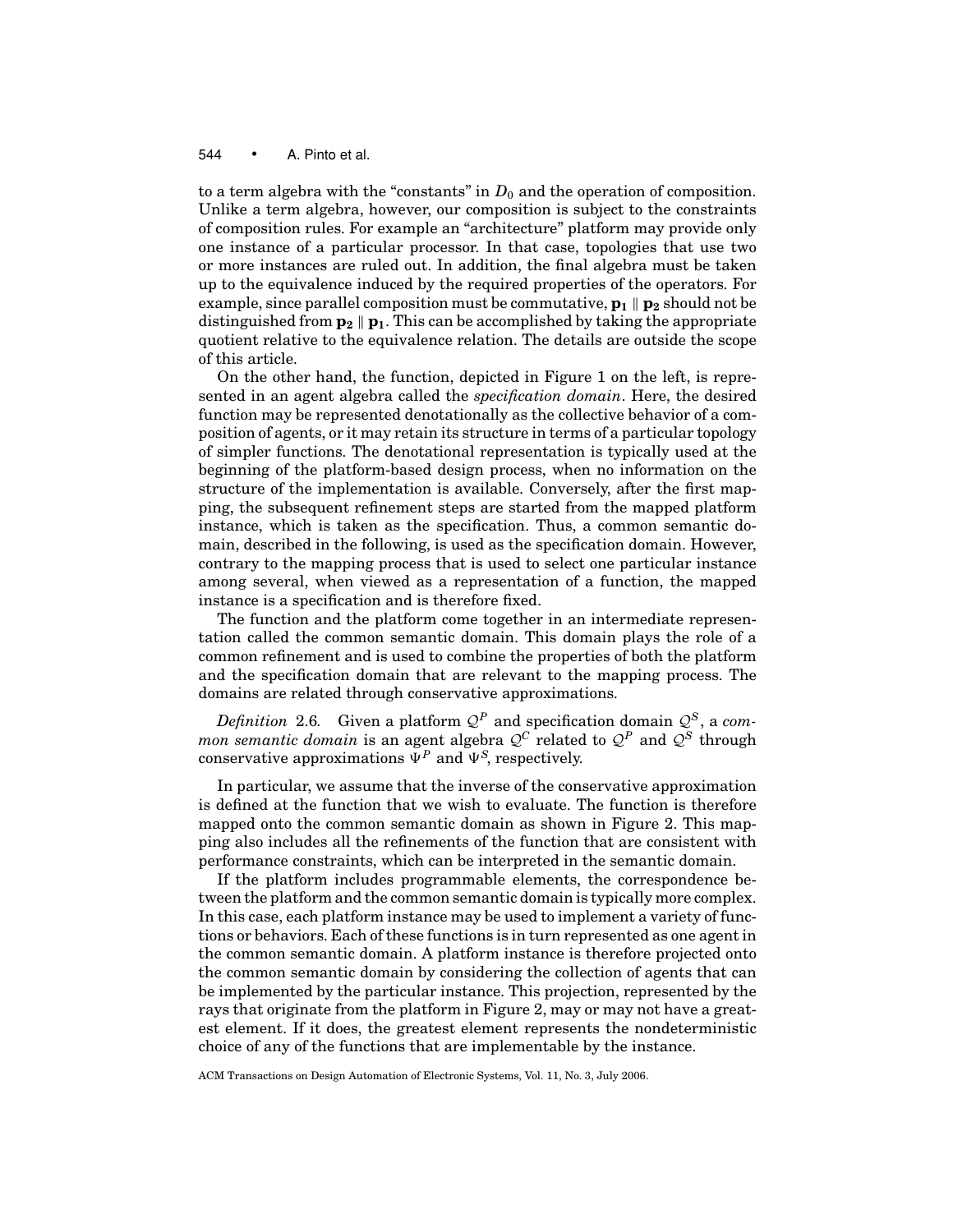#### System Level Design Paradigms • 545



Fig. 2. Mapping of function and architecture.

The common semantic domain is partitioned into four different areas. We are interested in the intersection between the refinements of the function and the functions that are implementable by the platform instance. This area is marked "Admissible Refinements" in Figure 2. Each of the admissible refinements encodes a particular mapping of the components of the function onto the services offered by the selected platform instance. These can often be seen as the *covering* of the function through the elements of the platform library. Of all these agents, those that are closer to the greatest element are more likely offer the most flexibility in the implementation. Once a suitable implementation has been chosen (possibly by considering different platform instances), the same refinement process is iterated to descend to an even more concrete level of abstraction. The new function is thus the intersection between the behavior of the original function and the structure imposed by the platform. The process continues recursively at increasingly detailed levels of abstraction to reach the final implementation.

# 3. ON-CHIP COMMUNICATION SYNTHESIS

In this section, we address the problem of interconnecting predesigned cores on a chip, a problem that we will use as one of the two application areas where the power of our proposed approach is demonstrated.

The number of intellectual property (IP) components placed on a single chip (or in a single package) has increased to a point that the traditional bus-like interconnect structures are not offering a satisfactory "service" to communication. This, together with the increasing latency of global wires with respect to gate delays, suggests the use of on-chip interconnection networks [Dally and Towles 2001]. In these networks, the position of IPs routers as well as and the links that interconnect them is referred to as the *network topology*. Given a topology, the exchange of information is regulated by a *protocol* that arbitrates access to shared media and decides the routing of information flows.

In this application, the topology optimization problem becomes challenging because of the heterogeneity of the cores, the nonuniformity of interconnection requirements, and the fact that network agents can be freely placed on the chip with the only constraint being that the total chip area remains fixed. Given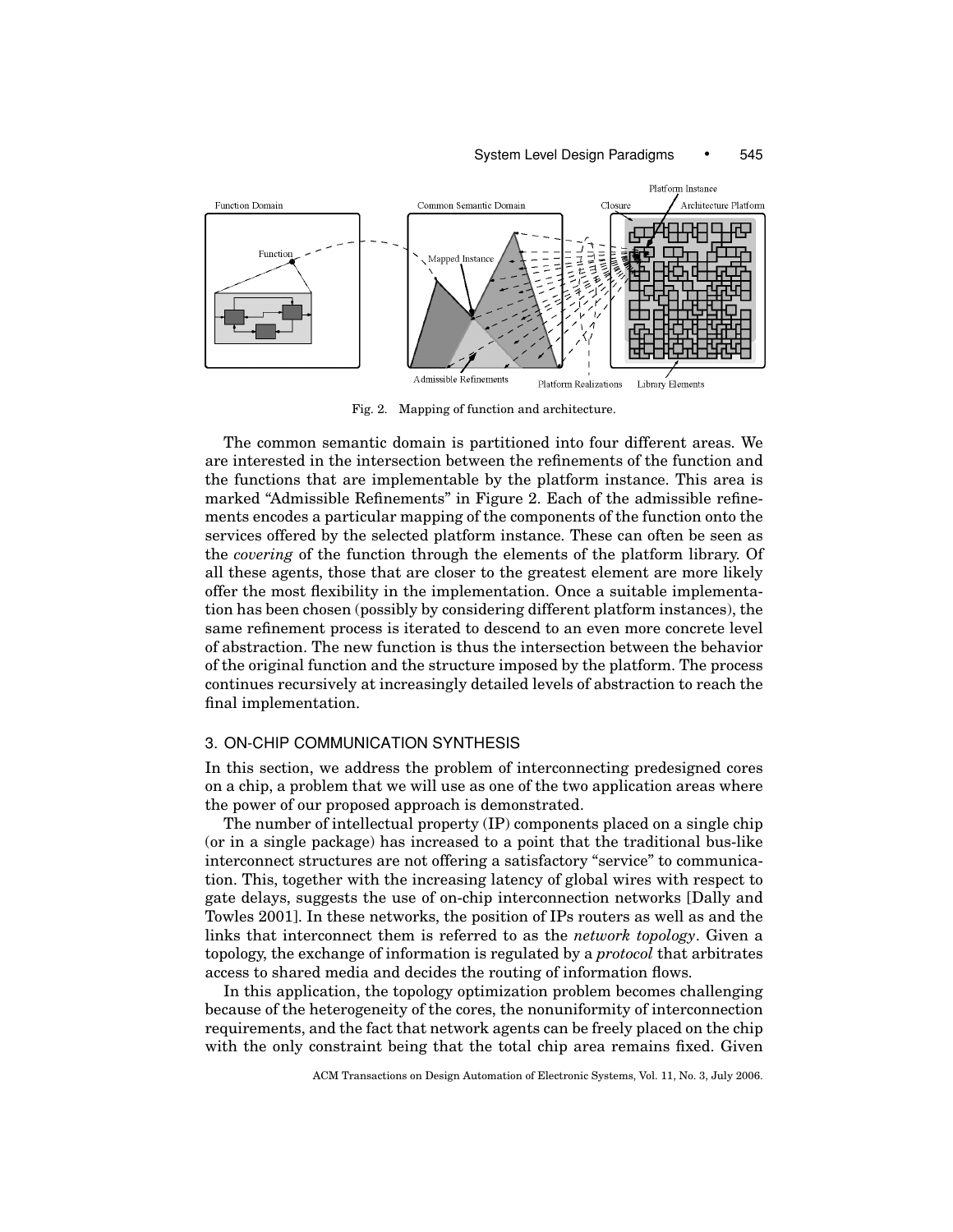the tight constraints in terms of throughput and energy consumption, topology optimization plays an important role in chip design.

The standard design flow for on-chip networks starts with the application, an MPEG decoder, for instance. The first step is partitioning the application into subblocks which are allocated to processing elements. The result of this step is the extraction of a set of communication constraints, such as bandwidth and latency, among processing elements. Given the constraints, an optimal communication topology is selected and then passed to the last step of the flow that generates a hardware implementation of the network (this step is known as a network compilation). Topology selection uses a library of components, such as wires and on-chip routers, that is characterized by abstracting the available silicon implementation.

# 3.1 A Brief Overview of On-Chip Network Design

The network compilation step has been addressed well by the Xpipes [Bertozzi and Benini 2004] library and compiler. For simulation, the work of Lahiri et al. [2004] has provided a fast environment for the simulation of on-chip communication architectures based on busses. Orion [Wang et al. 2002], a detailed power simulator for networks on-chip, allowed us to evaluate the power/performance tradeoff for routers and on-chip networks [Wang et al. 2005]. Topology selection has been much more researched, as it has more impact on the final quality of the network. Topology selection has been formulated as a synthesis problem of a point-to-point network in Hu et al. [2002], and as a collection of two-node subnetworks in Pinto et al. [2002]. The benefits and challenges of networks on-chip were fully described in Benini and Micheli [2002], and after having realized the lack of theoretical frameworks for dealing with arbitrary topologies, regular structures such as meshes and toruses were adopted as communication fabric where each computing element sits in the tiles of the mesh. In Hu and Marculescu [2003, 2004], the problems of assigning cores to the tiles of a mesh network and of generating a routing protocol that minimizes the communication cost were explored. In this approach, the library of topologies is limited to meshes. A similar approach was taken by researchers regarding SUNMAP [Murali and Micheli 2004], an algorithm for automatic mapping and topology selection. Here, the library consists of several regular topologies such as meshes, toruses, and butterflies. SUNMAP is part of the NetChip project [Bertozzi et al. 2005], which aims at providing the entire flow for the design and optimization of networks on-chip. Other relevant works in the area of topology selection are more synthesis-oriented.

The general topology synthesis problem was not entirely abandoned: In Pinto et al. [2003], the authors proposed a two-step algorithm that first clusters the communication constraints and then synthesizes each cluster as a two-node network. In Srinivasan et al. [2004], the clustering step is performed by solving a mixed-integer linear program that can lead to more complicated topology than the previously mentioned one. However, the cost of links was not considered. Finally, OIDIPUS [Ahonen et al. 2004] optimizes the relative positions of processing elements to minimize communication cost.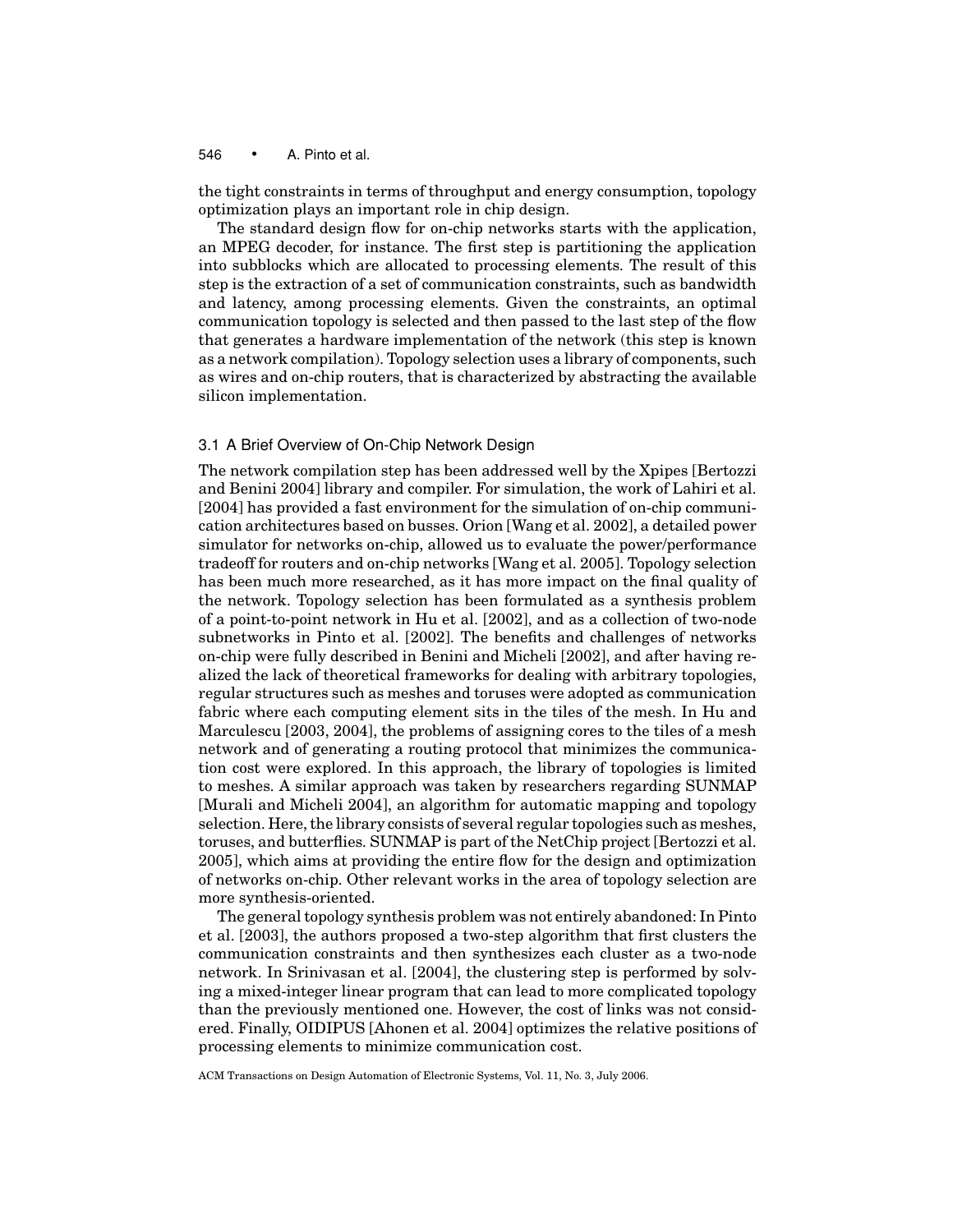

Fig. 3. Platform-based design flow for communication synthesis.

Many practical solutions have been proposed and adopted in industry. Most of them are implementations and standardizations of bus architectures like the advanced microprocessor bus architecture (AMBA) system<sup>1</sup> by ARM and the core-connect architecture<sup>2</sup> by IBM.

A few companies specialize only on the communication infrastructure, like Sonics<sup>3</sup> and recently, Arteris,<sup>4</sup> specifically for on-chip networks.

# 3.2 Constraint-Driven Communication Synthesis

Figure 3 shows the communication synthesis design flow. The domain for each platform is obtained following the construction of Definition 2.5. The set of

 $^{\rm 1}$  <br>http://www.arm.com/products/solutions/AMBA\_Spec.html.

<sup>2</sup>http://www-03.ibm.com/chips/products/coreconnect.

<sup>3</sup>http://www.sonicsinc.com.

<sup>4</sup>http://www.arteris.net.

ACM Transactions on Design Automation of Electronic Systems, Vol. 11, No. 3, July 2006.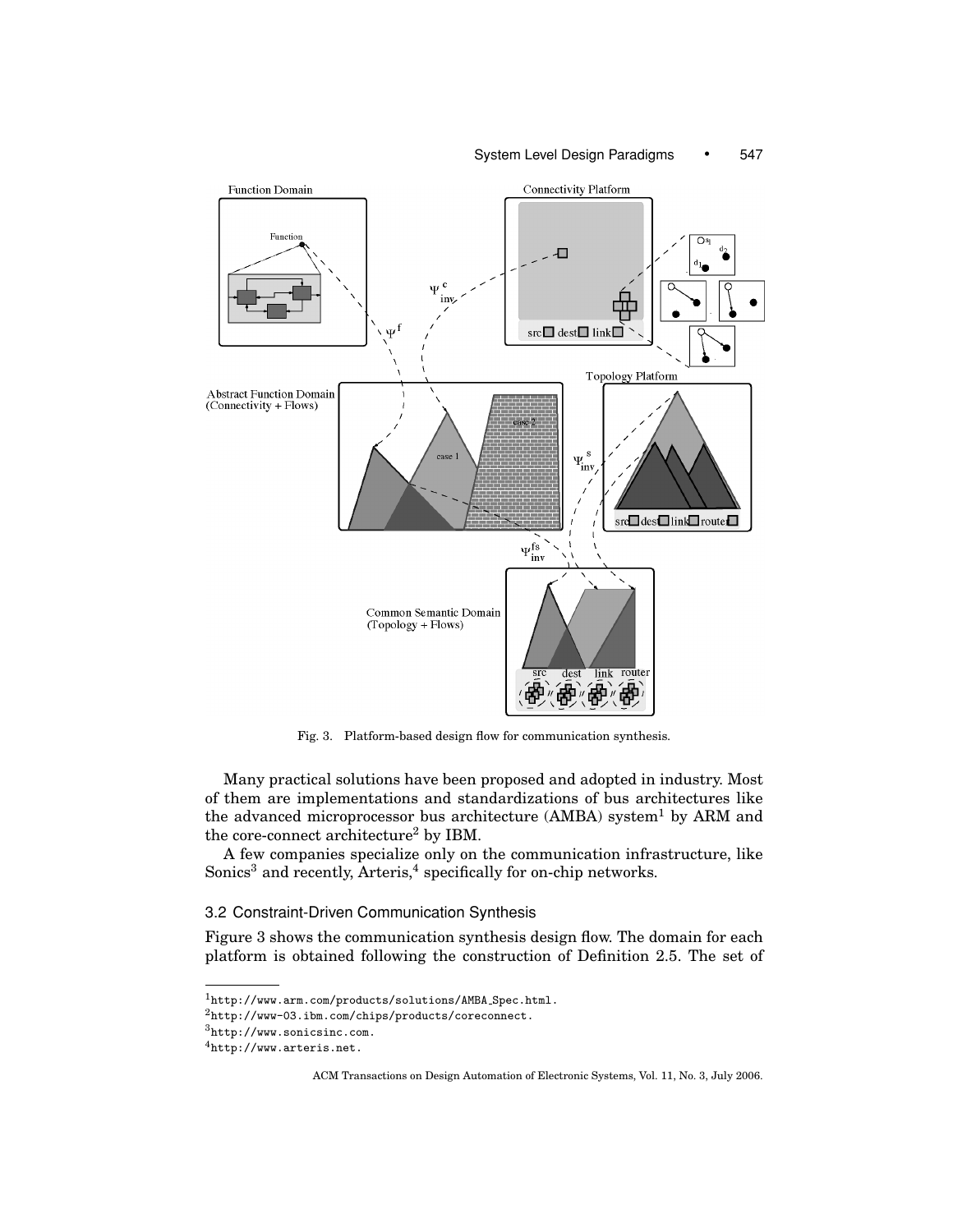library elements consists in all cases of appropriate subsets of the typed IO agent algebra. At the highest level of abstraction, the *connectivity* platform <sup>Q</sup>*<sup>c</sup>* is only concerned with point-to-point connections between sources and destinations. The library elements of <sup>Q</sup>*<sup>c</sup>* are of three types: the set of *sources*  $S = \{(I, O) : I = \emptyset\}$ , the set of *destinations*  $D = \{(I, O) : O = \emptyset\}$ , and the set of *point-to-point links*  $\mathcal{L} = \{(\mathcal{I}, O) : |\mathcal{I}| = |O| = 1\}$ . Furthermore, the input and output ports of sources and destinations must all have type *n*, while ports that belong to links have type *l*. Hence, given the rules of composition, it is not possible to connect sources to destinations directly. Architecture templates in the connectivity platform are simply point-to-point connections amongst a set of source agents and a set of destination agents.

A preorder in this algebra can be defined by considering substitutability. In general, an architecture that offers more connections can be substituted for another that offers fewer connections. Hence, we define  $p_1 \leq p_2$  if and only if  $p_1$  and  $p_2$  have the same set of sources and destinations, and for each link between a source-destination pair in  $p_2$ , there is a corresponding link between the same source-destination pair in  $p_1$ . To illustrate the order, consider the simple case shown on the right in Figure 3. There, one source, *s*1, is connected to two destinations,  $d_1$  and  $d_2$ . The most refined architecture instance includes all links of  $s_1$  to  $d_1$  and  $d_2$ . Intermediate architectures include only one link to either  $d_1$  or  $d_2$ . The greatest element is finally the architecture with no links. The connectivity platform could be used to evaluate the impact of connectivity on the performance of a system.

As described in Section 2, the function to be implemented on the architecture is represented in some suitable domain. This domain depends on the application [Balarin et al. 2002]. For instance, multimedia applications are usually described using nondeterministic Khan process networks (KPN). For the purpose of mapping, the function is abstracted using a conservative approximation  $\Psi^f$  from the function domain to a common semantic domain (which we call an *abstract function domain*) described by a typed IO agent algebra  $Q^{cf}$  that includes multicommodity flow information.

A commodity is a pair of elements  $(c_n, c_v)$ , where  $c_n$  is the type of the commodity and  $c_v \in \mathbb{R}^+$  is the commodity value (we only consider this simplified description of the communication requirements to keep the exposition simple, but other constraints could be take into account, such as latency and statistical properties). A port of an agent in the abstract function domain includes a commodity, in addition to its type. A parallel composition is defined only if the link connected to a port carries the same commodity with a higher value. An order for this model can be defined by considering the connectivity (for the connectivity platform) and the multicommodity flow containment (flows have the order induced by the reals). The approximation  $\Psi^f$  maps the input and output ports of a function to abstract source-destination pairs and the communication channels to links. The conservative approximation also assigns commodities to ports that are estimates of the bandwidth required by the communication. Since the abstract model has no information about behavior, none of the processes can be represented exactly and the inverse of the conservative approximation is not defined.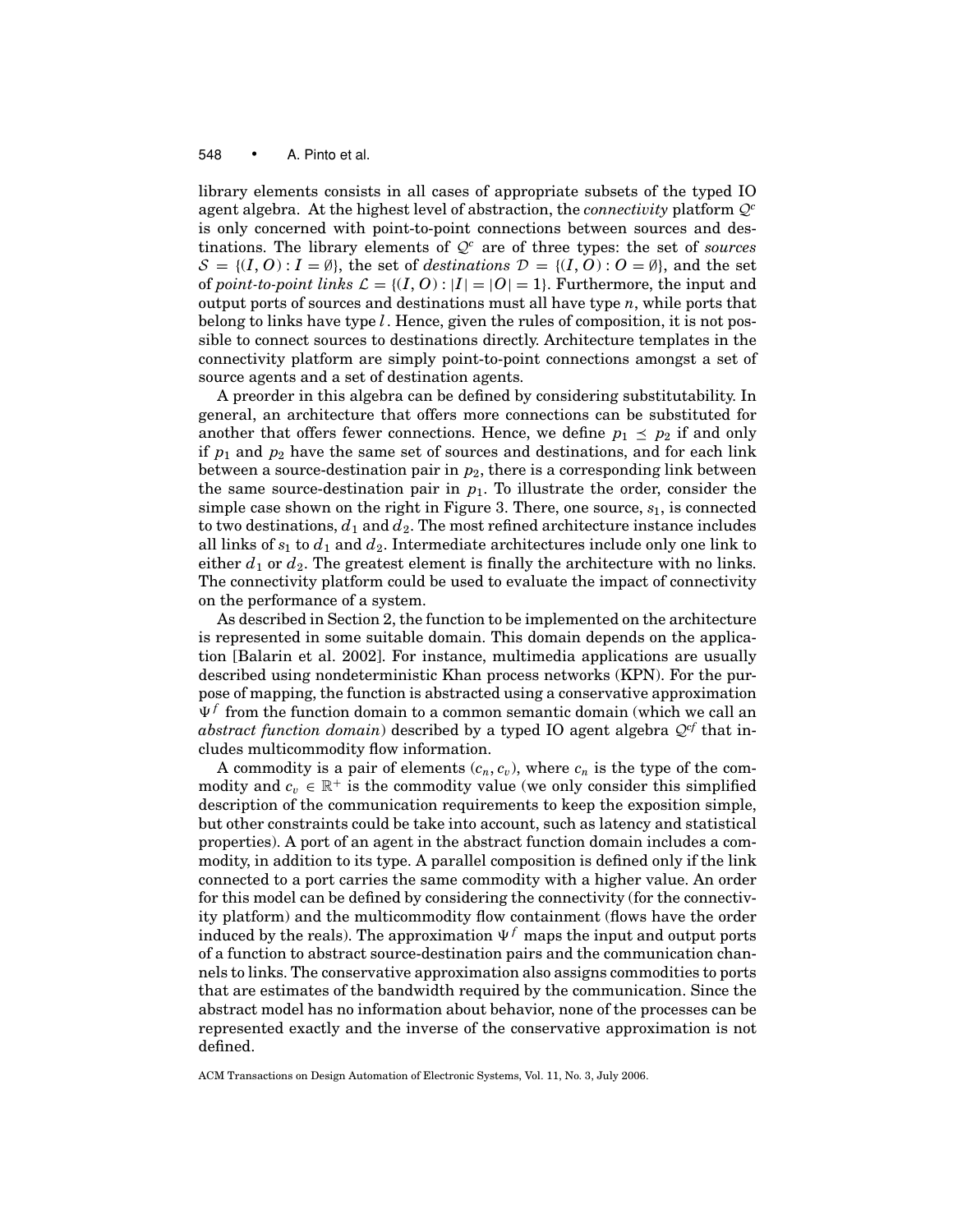The inverse of the conservative approximation  $\Psi^{c}_{inv}$  maps a connectivity platform instance in the abstract function domain. If there exists an instance with the required connectivity (case 1 in Figure 3), then it is possible to find a set of admissible refinements in the common semantic domain. It might happen, though, that the intersection between the function instance concretization and the platform instance concretization is empty. This is the case, for example, when there is a constraint on the maximum number of links in the connectivity platform. Among all agents in the set of admissible refinements, the greatest element is the one having the minimum number of connections, each carrying the minimum commodity such that the function instance constraints are still satisfied. This agent, which we call a connectivity instance, is selected as the function instance for the next level of abstraction. This choice is made by considering that connections and commodity values are constraints that must be satisfied in some common semantic domain at lower levels of abstraction. This agent is the less constraining agent and is therefore a good candidate for cheap implementations.

Platforms used in communication synthesis, however, often include more complex topologies. To model this situation we build the *topology* platform  $Q^t$ , which uses the same elements of the connectivity platform with the addition of a library component called a *router*. The set of routers is formally defined as  $\mathcal{R} = \{(I, O) : (|I| \geq 1 \land |O| > 1) \lor (|O| \geq 1 \land |I| > 1)\}\)$ . Notice that we are not yet considering simple one-input one-output FIFOs. The ports of a router are required to be of type *n*, so that links must be used to connect the routers to other elements of the platform. The routers allow us to construct all the well known topologies, like rings, crossbars, stars, and busses.

The ordering of agents is defined by the underlying connectivity and the number of hops on each source-destination path the number of routers among all paths from source to destination, in particular,  $p_1 \leq p_2$  if and only if  $p_1$ connects more source-destination pairs than  $p_2$ , with fewer or as many hops. We can establish a relationship between the topology and the connectivity platform by a conservative approximation  $\Psi^t$ . The upper bound ignores the routers by constructing the underlying connectivity, while the lower bound is obtained by considering only the existing point-to-point links between sources and destinations. Thus, the inverse of the approximation  $\Psi_{inv}^t$  maps the connectivity instance to the corresponding fully connected topology.

A mapping between the connectivity instance and communication topology is realized in a common semantic domain  $\mathcal{Q}^{sp}$  which contains both topology and multicommodity flow information. Point-to-point connections in  $\mathcal{Q}^{cf}$  become source-destination paths in <sup>Q</sup>*sp*.

The algebra  $\mathcal{Q}^{sp}$  is similar to  $\mathcal{Q}^{cf}$ , with the addition of routers as library components. The library of this platform consists of sets of elements, one for each of the element types: sources, destinations, links, and routers. For instance, there are several types of links depending on their commodities.

The common semantic domain  $\mathcal{Q}^{sp}$  is related to the abstract function domain  $\mathcal{Q}^{cf}$  and the topology platform  $\mathcal{Q}^t$ , through the appropriate conservative approximations  $\Psi^{fs}$  and  $\Psi^s$ , respectively. In either case, the approximation ignores information not contained in the respective abstract algebra. The lower

ACM Transactions on Design Automation of Electronic Systems, Vol. 11, No. 3, July 2006.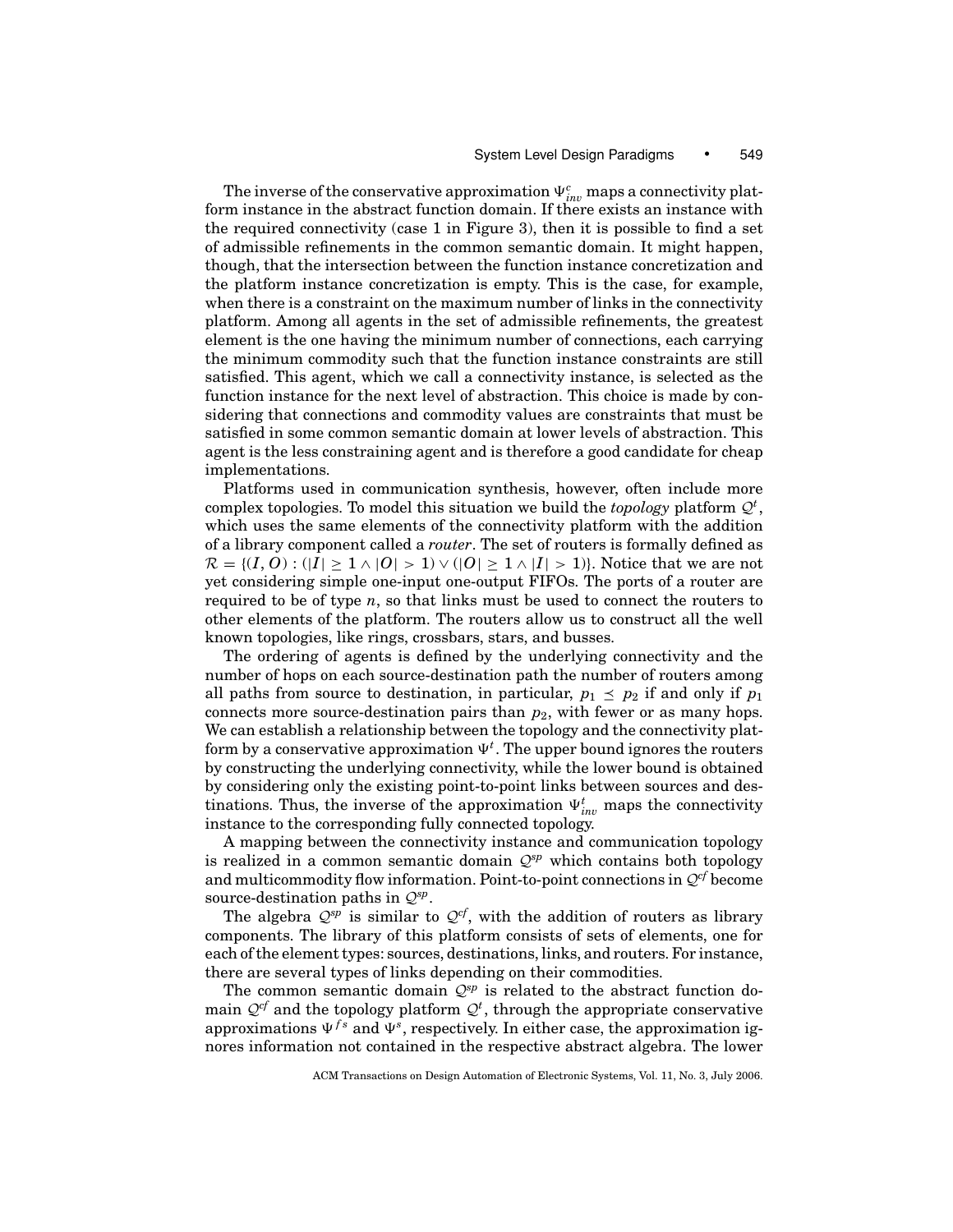bound defines, as usual, the conditions under which the representation is exact. For example, a fully connected topology in  $\mathcal{Q}^{sp}$  can be represented exactly in  $\mathcal{Q}^{cf}$ . Similarly, any topology with zero flows is represented exactly in  $\mathcal{Q}^t$ . The  $\psi_{\mathit{inv}}^{\mathit{fs}}$  and  $\Psi_{\mathit{inv}}^{\mathit{s}}$  of such approximations thus establish correspondences between the elements of  $\mathcal{Q}^{cf}$  and  $\mathcal{Q}^{sp}$ , and between  $\mathcal{Q}^t$  and  $\mathcal{Q}^{sp}$ . In particular, a topology in  $\mathcal{Q}^t$  is refined in an ordered set of topologies by  $\Psi_{inv}^s$ , the greatest element being the topology with commodities all equal to zero. Similarly, a multicommodity flow connectivity graph in  $\mathcal{Q}^{cf}$  is mapped by  $\Psi_{inv}^{fs}$  to all the possible topologies and their flows that satisfy the connectivity and multicommodity flow constraints imposed by the connectivity instance. These mappings are represented by the triangles in Figure 3 which denote all the refinements, in addition to the mapped element. The intersection of these sets represents all the possible networks that satisfy the connectivity and multicommodity flow requirement. It is possible that a specific topology maps to a set which does not intersect the concretization of the connectivity instance in the common semantic domain. In that case, the topology is ruled out from the search space.

# 3.3 Synthesis of Network Topology

The platform-based design of communication topology is implemented in COSI, the "communication synthesis infrastructure" under development at the University of California at Berkeley. COSI accepts as input a connectivity instance, described as a set of source-destination pairs, with an associated commodity that can be a general quantity defined by the user who has to specify both the commodity domain and a total order on it. The description format forces the connectivity instance to satisfy the composition rules of  $\mathcal{Q}^{cf}$ . For instance, it is not possible to specify a direct connection between a source and a destination, but a link will be instantiated to connect them. COSI also accepts the set of library components of the common semantic domain  $Q^{sp}$ .  $D_0$  as input. The data structure is able to represent agents in  $Q^{sp}$ . D. A position can also be assigned to each agent instance and a cost can be assigned to each library element, leading to a more refined algebra. The first scenario is concerned with the automatic topology selection of a communication network satisfying connectivity and multicommodity flow constraints. Figure 4 shows one example of how the synthesis process moves into the search space. Since the topology synthesis problem is, in general, NP-hard [Garey and Johnson 1979], we build an optimal algorithm and use the general framework to select a good initial solution and a strategy to search in the solution space.

We build a *complete topology* using the following construction: For each source and for each destination, we add a router and a connection link connecting them; for all ordered pairs of routers we add a link. The resulting topology is shown in Figure 4: It is a two-level network where the outer network is represented by the set of sources and destination instances while the inner network is a complete topology on the routers. Agent **p** is fairly at the bottom in the preorder because it has full connectivity and a minimum of two hops for every source-destination pair. The values of the commodities supported by each component can either be the maximum available in the library, or the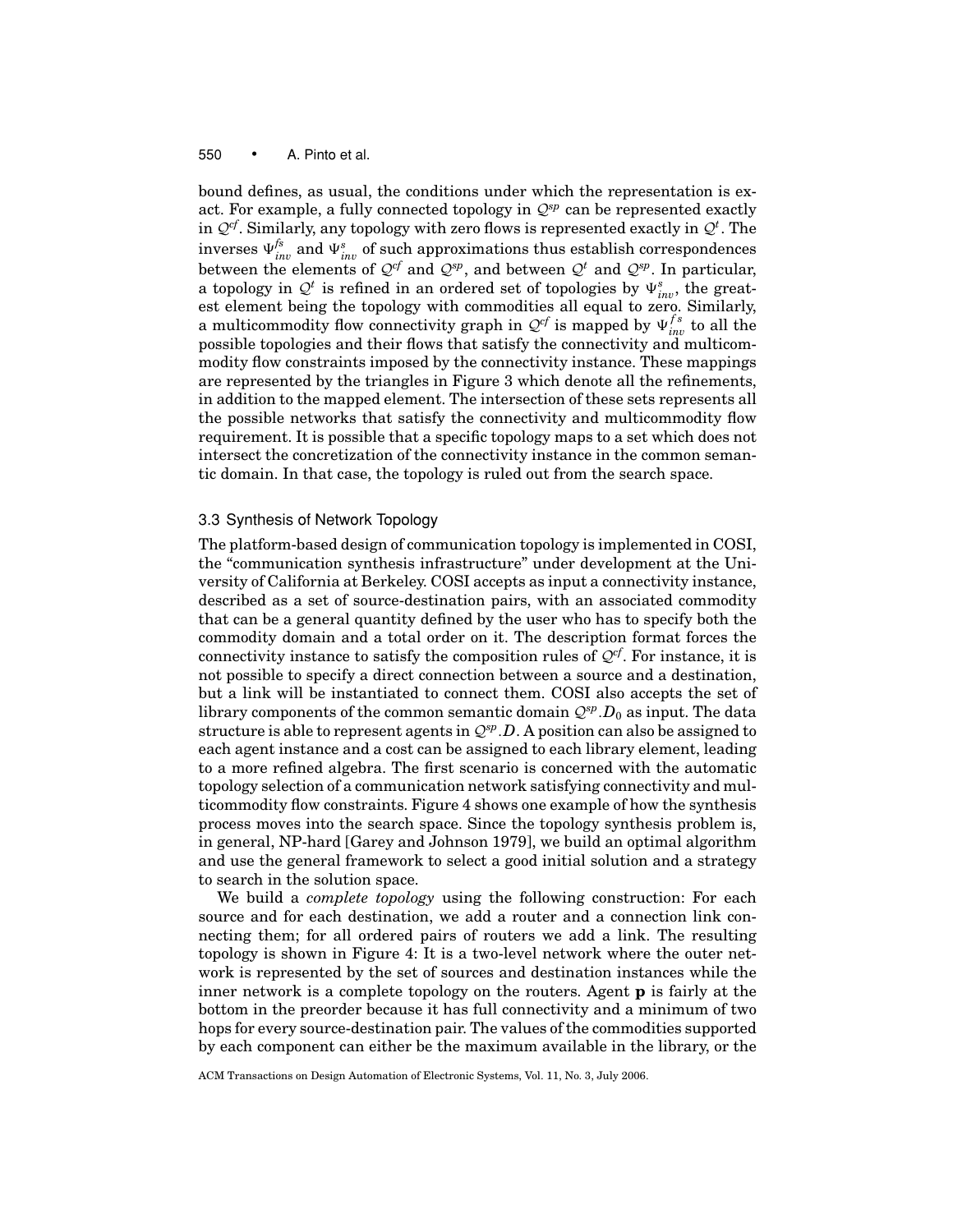

Fig. 4. Abstraction and refinement in communication topology selection.

minimum such that constraints imposed by the connectivity instance are still satisfied.

We can gauge whether an agent  $p \in \mathcal{Q}^{sp}$  satisfies the constraints imposed by the connectivity instance  $p_f \in \mathcal{Q}^{cf}$  by checking that  $\Psi_l^{fs}(p) \leq p_f$ . The conservative approximation  $\Psi_l^{fs}$  is the all pair max multicommodity flow which given a network topology, computes the maximum multicommodity flow for each source-destination pair.

The complete topology **p** is a good starting point for the synthesis algorithm because of its generality. Abstracting **p** in the topology platform gives an agent which is also at the bottom of the order due to its high connectivity and low number of hops. This means that it can substitute many other known topologies and hence, is a very general communication architecture. The triangles in the topology platform of Figure 4 represent different topology templates, like rings, stars etc., that can all be substituted by  $\Psi_l^s(\mathbf{p})$ .

While complete topology is a good starting point for the synthesis algorithm, choosing an agent low in the order means propagating more restrictive constraints to the lower level of abstraction (high connectivity and low number of hops, in this case). The first step is to decrease the cost of the complete topology by decreasing the commodities value as much as possible. A mincost multicommodity flow algorithm [Wynants 2001] is used to decrease the commodities value while satisfying the constraints imposed by the connectivity instance. The mincost multicommodity flow will optimize flows in the original topology, obtaining another agent **po**. Since the topology, platform has no information about commodities, we note that  $\Psi_l^s(\mathbf{p}) = \Psi_l^s(\mathbf{p_o}).$ 

The second step is the topology selection. Given **po**, it is possible to generate different topologies by removing edges in the complete graph. When an edge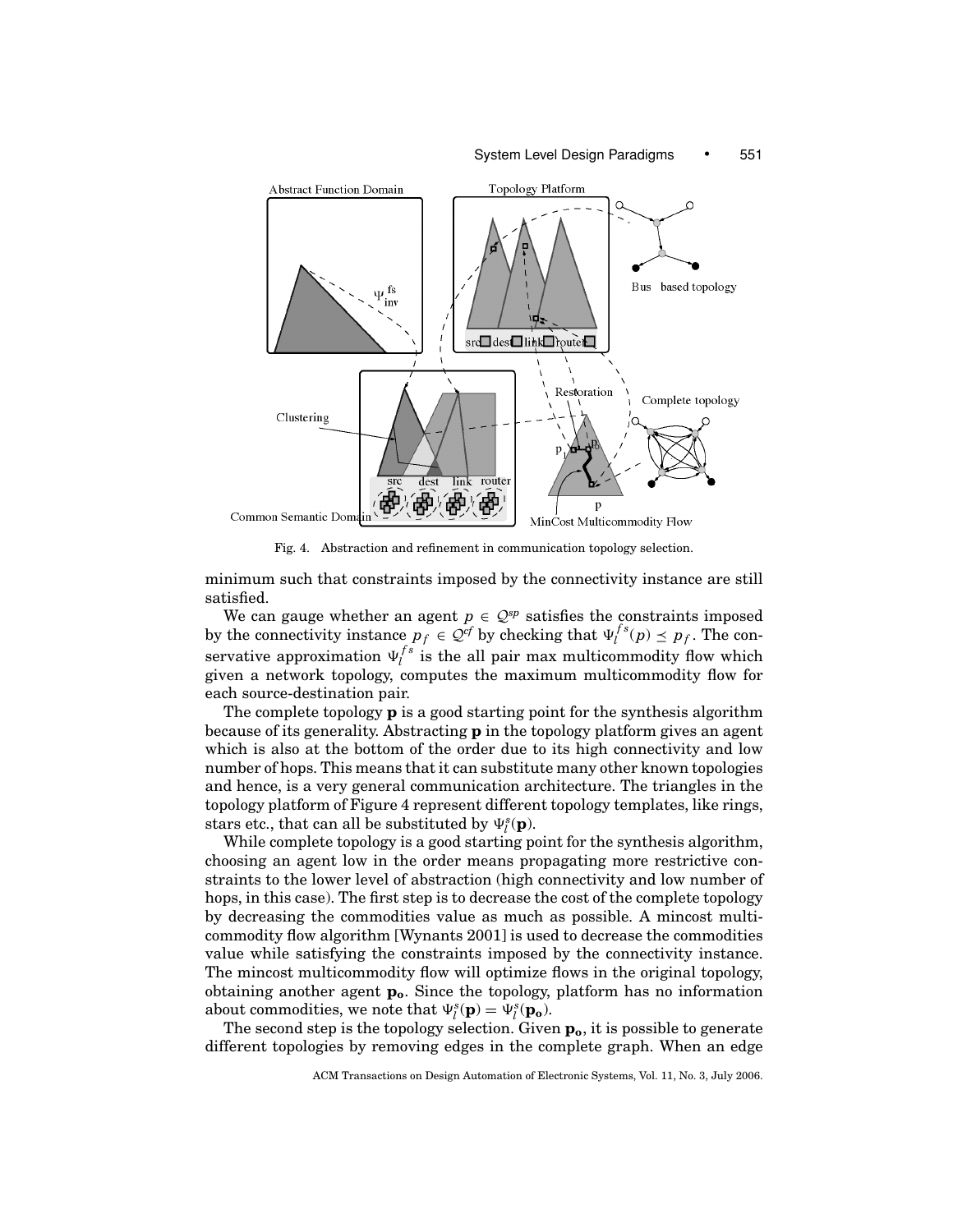is removed, the commodity it carries must be redistributed in the network. This algorithm is known as the *restoration* algorithm [Wynants 2001], which can be used to generate known topologies like rings, stars, etc. If we abstract the topology generated by the restoration algorithm, it gives an agent which is higher in the order than the abstraction of the complete topology.

In recent implementations, COSI also solves the joint optimization of node position and edge flow to minimize total energy consumption. The optimization problem can be stated as follows:

$$
\min_{\mathbf{S}.t.} C(\mathbf{p})
$$
  

$$
s.t. \Psi_l^{fs}(\mathbf{p}) \le \Psi^f(\mathbf{f}),
$$

where  $C(\mathbf{p})$  is the cost of the selected full topology and **f** is the application. Let **q** ∈|| **p** denote that agent **q** appears in the symbol **p**. The cost of a network is computed as:

$$
C(\mathbf{p}) = \sum_{\mathbf{l} \in \mathbf{p}} C(\mathbf{l}) + \lambda \sum_{\mathbf{r} \in \mathbf{p} \wedge \mathbf{r} \in \mathcal{R}} C(\mathbf{r}),
$$

where the cost of a link depends on its length and flow and the cost of a router depends on the cumulative input flow. The parameter  $\lambda$  measures the relative cost of computation versus communication that corresponds to the relative cost of storing data in the router's queues versus communicating the data on a wire of unit length. The key point is to explore the largest possible design space. The complete topology has this goal since every other topology can be obtained starting from it.

COSI (http://embedded.eecs.berkeley.edu/cosi) is an open infrastructure that allows an easy method to plug in other algorithms for communication synthesis (not limited to topology exploration only). Recent developments have improved the previous approach. In particular, complicated platform constraints can be included in the library. The increasing importance of latency asks for a careful abstraction of the communication link with respect to the maximum distance that a link can span. The critical sequential length  $l_{st}$  is the length that can be spanned within a clock cycle, after which a stateful (or clocked) repeater must be inserted. Stateful repeaters are single-input single-output buffers and, together with the routers' internal queues, account for a large amount of the on-chip network power consumption.

Another constraint to take into account is the available area to install routers and clocked repeaters. We assume that the available space is another input of the problem that limits the topology design space. As we have already said, point-to-point connections in  $\mathcal{Q}^{\bar{cf}}$  become source-destination paths in  $\mathcal{Q}^{sp}$ , therefore, the problem is to build a graph that encodes all the topology instances and then to select a set of source-destination paths to route all constraints while minimizing the cost function. Let  $G = (V, E)$  be such a graph and let P be the set of all admissible positions for routers/repeaters. A vertex *v* belongs to  $V$  if and only if its position is in  $P$ . The set of sources and destinations also belongs to the set *V*. Given two vertexes  $u, v \in V$ , the edge  $(u, v)$ belongs to  $E$  if and only if its length is shorter that the critical sequential length.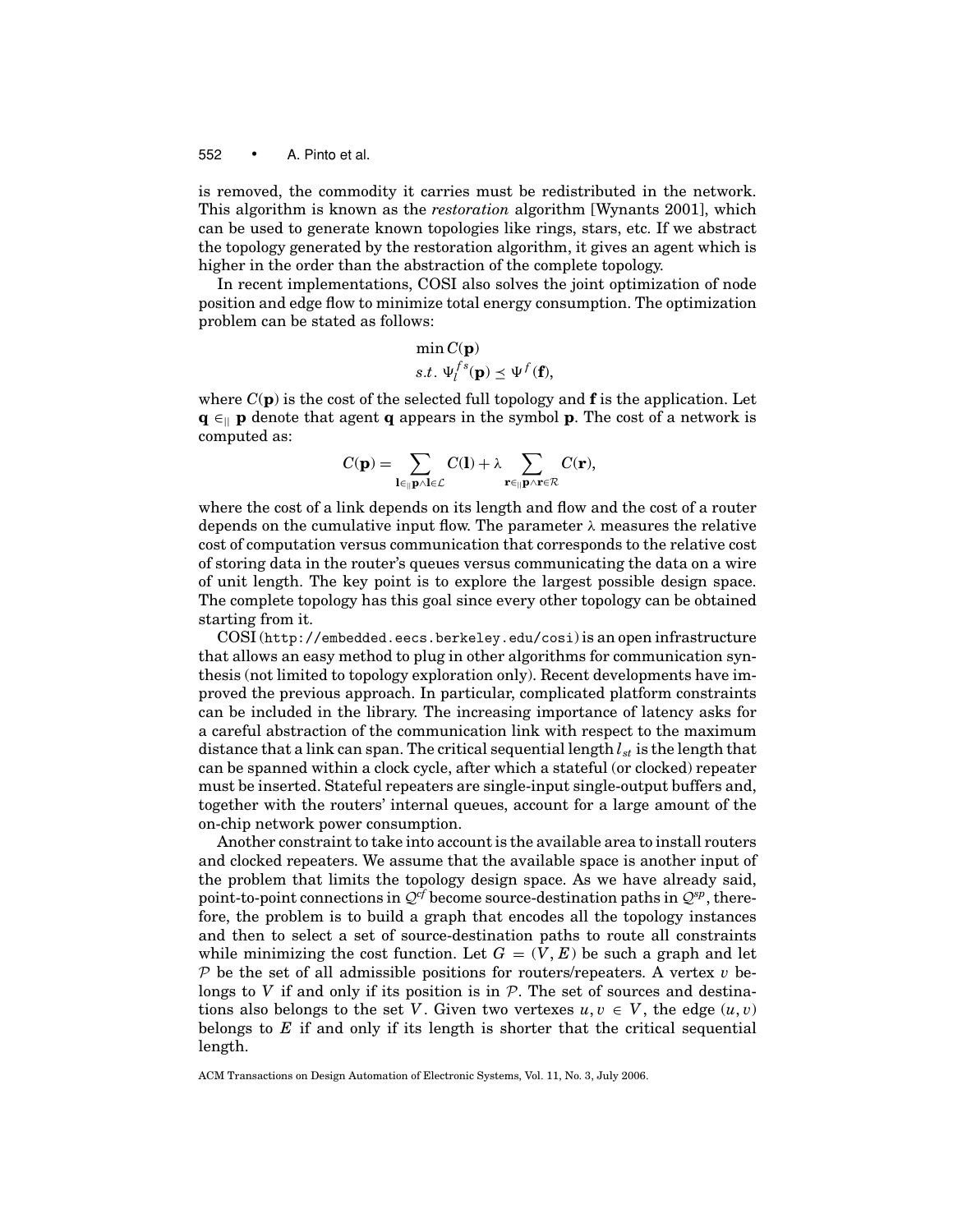#### System Level Design Paradigms • 553

A set of algorithms can now be executed on graph *G* to remove edges and routers that are not contained in the final optimal topology. A set of well studied problems can be used to find an optimal solution. Currently, two options are available to the designer. A minimum cost routing based on the buy-at-buy networks design algorithm described in Charikar and Karagiozova [2005] can be directly executed to obtain an optimal network design. The synthesis can be divided into a network interface allocation phase and an optimal routing between interfaces. Network interfaces are expensive resources because they have to perform tasks like protocol adaptation, and the designer may want to limit the number of interfaces in the design. We solve the network interface allocation problem by casting it into an instance of the *k*-median problem, where available routers are considered facilities and sources, and destinations are considered cities. We use the primal-dual algorithm in Vazirani [2003]. Once the interfaces are installed, the source-destination constraints are translated into interface-to-interface constraints and the optimal routing is solved using the buy-at-bulk network design algorithm.

# 3.4 Comparison with Other Approaches

In Hu et al. [2002], the authors consider point-to-point networks. This means considering a platform that only contains sources, destinations and links. In this framework, the exploration is done in the abstract function domain  $\mathcal{Q}^{cf}$ (in Figure 3) and does not consider the successive platform  $Q^{sp}$  where more complicated topologies (that could possibly be more cost efficient than a pointto-point implementation) can be explored. The design space exploration is done in the more refined domain where sources and destinations have a position associated with them. Let  $\mathcal{Q}^{cfp}$  denote such a domain. The algorithm minimizes energy consumption and wire length by considering positions as optimization variables. Given **p**,  $\mathbf{q} \in \mathcal{Q}^{cfp}$ .  $D$ ,  $\mathbf{p} \prec \mathbf{q}$  if they have the same connectivity and the sum of distances of all links in **p** is greater than or equal to the sum in **q**. The algorithm searches for the agent that is higher in the order. Such an agent will be less constraining for the successive step of routing.

In Hu and Marculescu [2003, 2004] and Murali and Micheli [2004], the exploration is done in <sup>Q</sup>*sp*. The method by which the exploration is carried out is by fixing the network topology to a specific one, like a mesh or a torus, and optimizing communication on such a structure. The first step that the algorithm performs is to map the functional units on the cores of the platform. This step corresponds to the selection of an agent  $f \in \mathcal{Q}^{cf}$ . The second step is to select a topology template  $q \in \mathcal{Q}^t$  like a mesh, torus, butterfly, etc. The optimization algorithm selects an agent  $\mathbf{p} \in \mathcal{Q}^{sp}$  that minimizes a cost function (typically, power consumption) and such that  $\Psi_l^{fs}(p) \leq \mathbf{f} \wedge \mathbf{q} \leq \Psi_u^s(\mathbf{p})$ . This procedure is repeated for all possible **f** (i.e., for all mappings of the application on cores) and for all possible communication templates **q**. In order to limit complexity, a heuristic is used to evaluate only a subspace of the possible mappings and the exploration is usually limited to a set of known topologies.

Our approach is substantially different. We start form an initial topology that is further down in the preorder, lower than meshes, tori, etc. We then use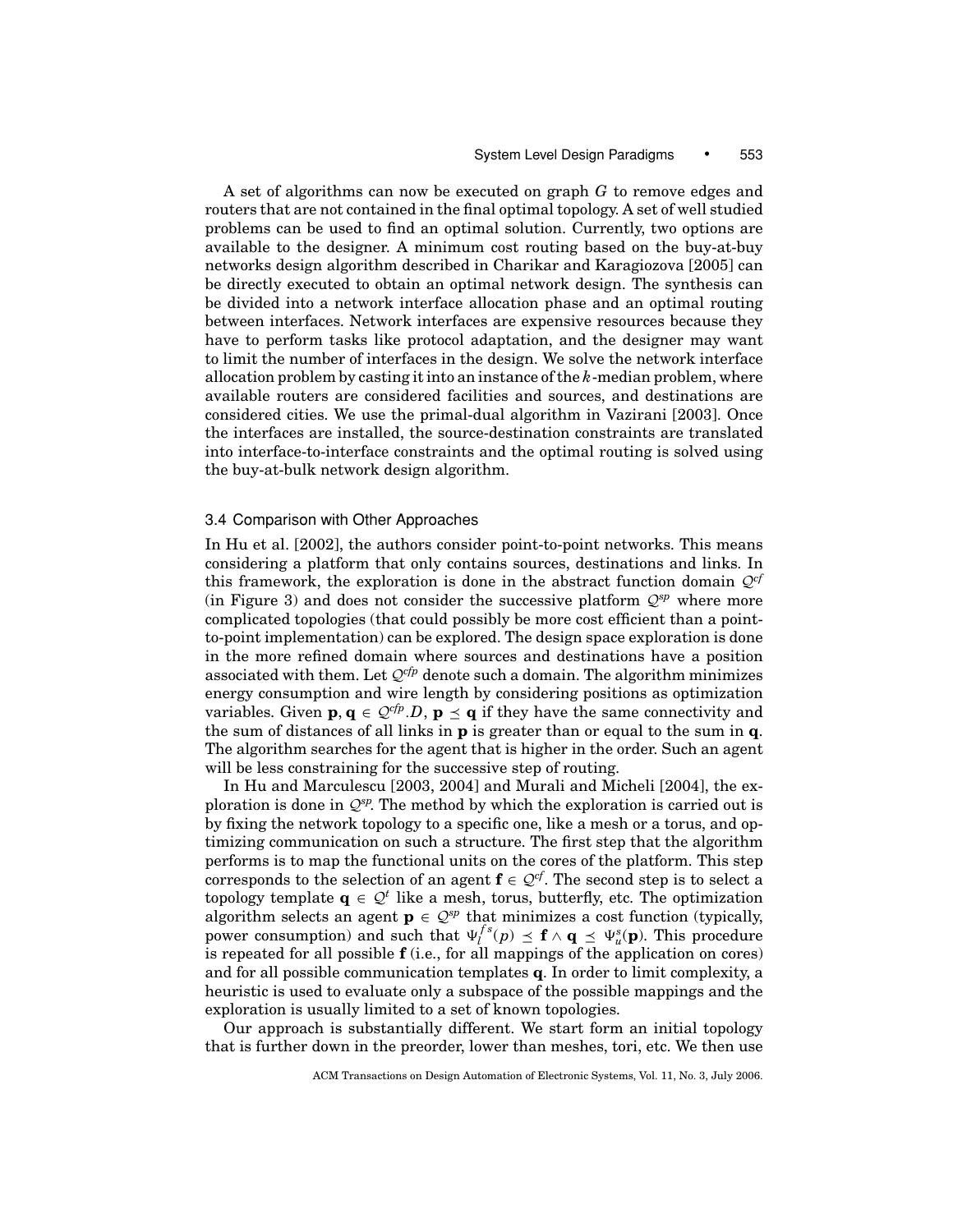our algorithms to minimize its cost by removing or contracting edges. Even if the algorithm complexity is the same, we explore a larger design space and we can potentially find a topology  $\mathbf{p}$  such that  $\Psi_l^s(\mathbf{p})$  does not compare with any known topology but is a heterogeneous network.

# 4. WIRELESS SENSOR NETWORK SYNTHESIS

The second application of our approach is the design of wireless sensor networks (WSN), an area of great interest in the research and industrial community. A WSN is a collection of wirelessly connected sensors, controllers, and actuators that are deployed in an environment and cooperatively work to implement a given monitoring or control application. The development of an operational WSN involves the cooperation of three different communities: at the application level, the end users (i.e., control engineers, mechanical engineers, biologists); at the node level, the designers of the wireless nodes together with their programmable interfaces; and the designers of the communication protocols. The interactions between design teams of different communities and companies have traditionally been a problem in handling complex design chains such as the one for WSN. In addition, it must be highly optimized for the use of the scarce resources that are usually available, and, being deeply embedded in their environment, must quickly adapt to the external changes that occur during operation. Hence, it is an ideal test case for PBD and the synthesis approach we advocate.

As in the case of on-chip networks, we identify a proper set of abstraction layers and formalize the refinement steps as a sequence of mappings onto more refined semantic domains. Although the platform-based design structure remains the same, the actual platforms and mapping tools are obviously specific to the WSN domain.

# 4.1 Sensor Network Service Platforms

At the application level, we introduce the highest layer of abstraction in our methodology, the sensor network service platform (SNSP) [Sgroi et al. 2004]. Similar to the role played by the Socket in Internet applications, an SNSP offers an application interface that is able to support the possible services that can be used in a WSN, independent of the network implementation.

To perform its functionality, a controller (algorithm) has to be able to read and modify the state of the environment. In a WSN, controllers do so by relying on communication and coordination among a set of distinct elements that are distributed in the environment in order to complete three different types of functions: sensing, control, and actuation. The role of the SNSP is to provide a logical abstraction for these communication and coordination functions. The SNSP offers a *query service (QS)* used by controllers to get information from other components, a *command service (CS)* used by controllers to set the state of other components, a *timing/synchronization service (TSS)* used by components to agree on a common time, a *location service (LS)* used by components to learn their location and a *concept repository service (CRS)* which maintains a map of the capabilities of the deployed system and is used by all the components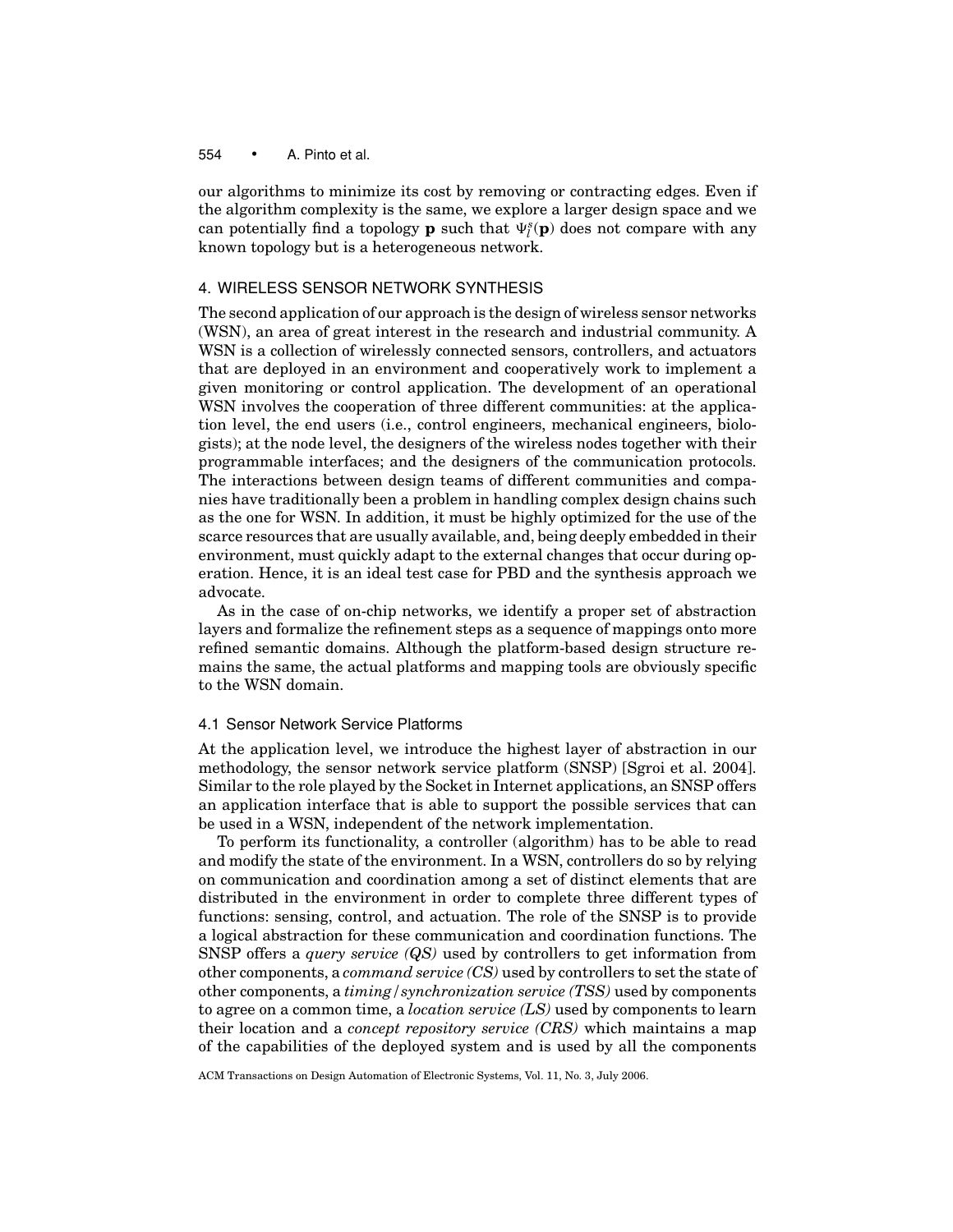to maintain a common, consistent definition of the concepts they agreed upon during the network operation.

An SNSP is defined as a set of services to be made available to an application programmer independently of its implementation on any present and future sensor network platform. Refining an SNSP requires identifying the communication protocols among the nodes and implementing the middleware, as well as protocol functions, into physical nodes.

# 4.2 WSN Synthesis

Similarly to the on-chip network case, WSN synthesis consists of a sequence of successive refinements that starts with a description of the application already mapped onto the SNSP and delivers at the other end a network of wireless sensor nodes running a communication protocol. Although our methodology can be applied to a broad range of applications, for the sake of the description we consider here the simple example of a monitoring application where three robots must be checked for vibration and eventually powered down if the vibration values exceed a given threshold. We restrict the services of the SNSP to only the query service and command service, and the implementation space to a centralized control using a base station.

With reference to Figure 5, the highest level of abstraction is a functional description of the control algorithm. As explained in Bonivento et al. [2005], the control algorithm is specified as a sequence of queries and commands. Intuitively, a query is a request for sensed data from a specified area (i.e., a robot). Similarly, a command is a request for an actuation in a particular area. Restrictions on how queries and commands can be composed in the functional description depend on the model of computation that the end user wants to employ. The pseudocode for our example is shown by Algorithm 1.

The application consists of a cyclic routine that needs vibration data from each of the robots every 30 seconds. It further specifies the relative positions of three robots with respect to the controller, that the data should be sampled at 100 samples/seconds for 10 seconds, and that it should come back within 5 seconds with an error rate of 5%. It then averages the data collected from each

# **Algorithm 1**

 $Rob_1 \leftarrow (x_1, y_1)$  $Rob_2 \leftarrow (x_2, y_2)$  $Rob_3 \leftarrow (x_3, y_3)$ **loop**  $\overline{Q}_1 \leftarrow (Rob_1, Vib, All, scope = 10s, Sr = 100sam/s, L = 5s, Er = 5%)$  $Q_2 \leftarrow (Rob_2, Vib, All, scope = 10s, Sr = 100sam/s, L = 5s, Er = 5%)$  $Q_3 \leftarrow (Rob_3, Vib, All, scope = 10s, Sr = 100sam/s, L = 5s, Er = 5%)$ **if**  $\overline{R(Q_1)} > V_{\text{max}} || \overline{R(Q_2)} > V_{\text{max}} || \overline{R(Q_r 3)} > V_{\text{max}}$  then  $C_1 \leftarrow (Rob_1, off)$  $C_2 \leftarrow (Rob_2, off)$  $C_3 \leftarrow (Rob_3, off)$ **end if every 30s**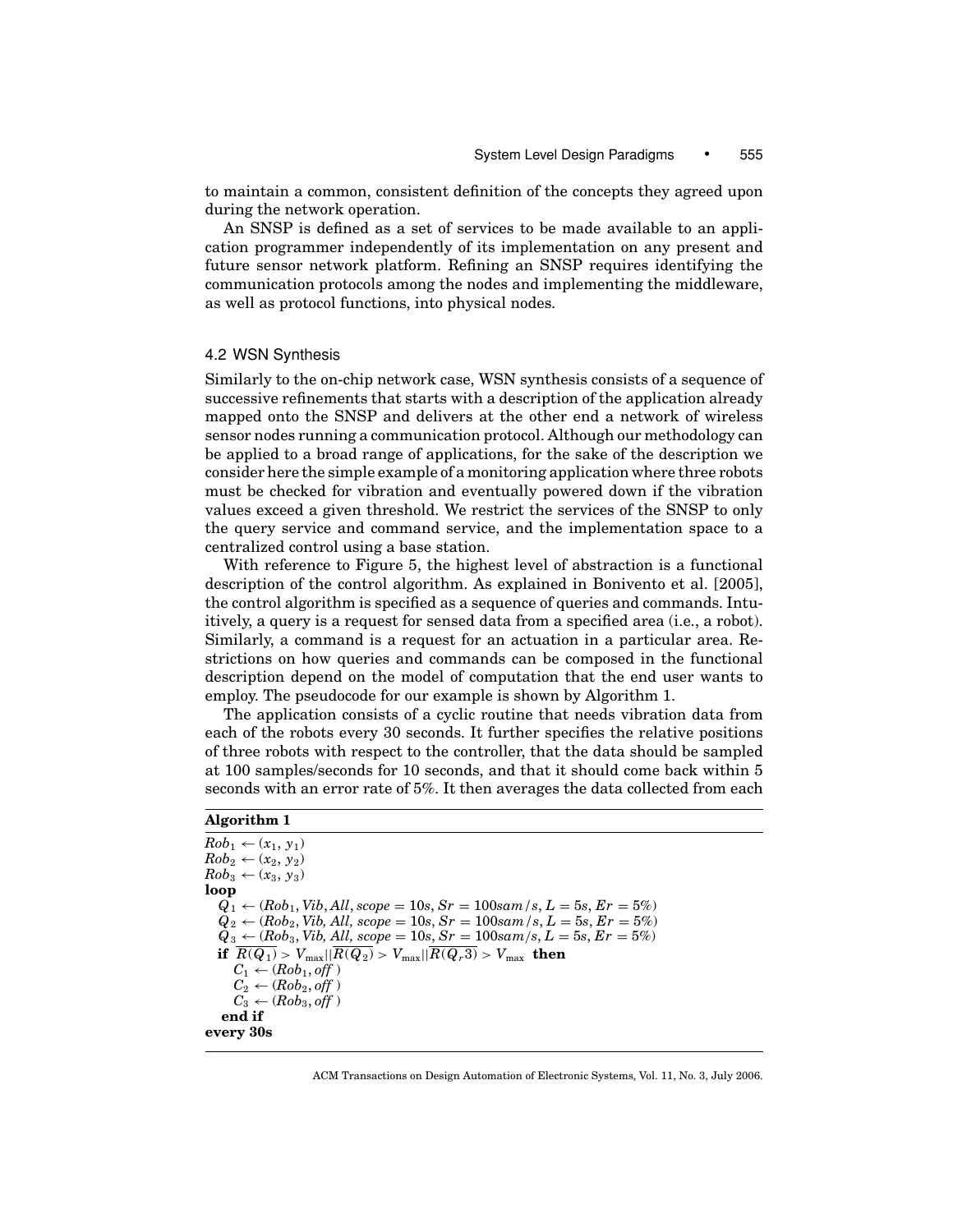

Fig. 5. Layers of abstraction and design flow.

robot and, if any of these three values is over a given threshold, shuts down all three robots.

The first platform is the virtual connectivity platform  $Q^{vcf}$ . The library elements are of four types: the set of *virtual sensors*  $S_v$ , virtual *controllers*  $C_v$ , virtual *actuators*  $A_v$ , and bidirectional links L. A virtual sensor  $\mathbf{s_v} \in S_v$  is an abstraction of a sensing area; it is characterized by its position and will be refined later on in a cluster of sensor nodes. Similarly, a virtual actuator  $\mathbf{a}_v \in \mathcal{A}_v$ is the abstraction of an actuation capability; it is characterized by its position and will eventually be refined in one or more actuators. A virtual controller  $\mathbf{c}_{\mathbf{v}} \in \mathcal{C}_v$  is an abstraction of a computation capability and, in this particular example, will be eventually refined in a base station. Virtual components and links can be composed to form other agents. It is not possible to directly connect virtual components, but links must be used. Furthermore, a virtual sensor can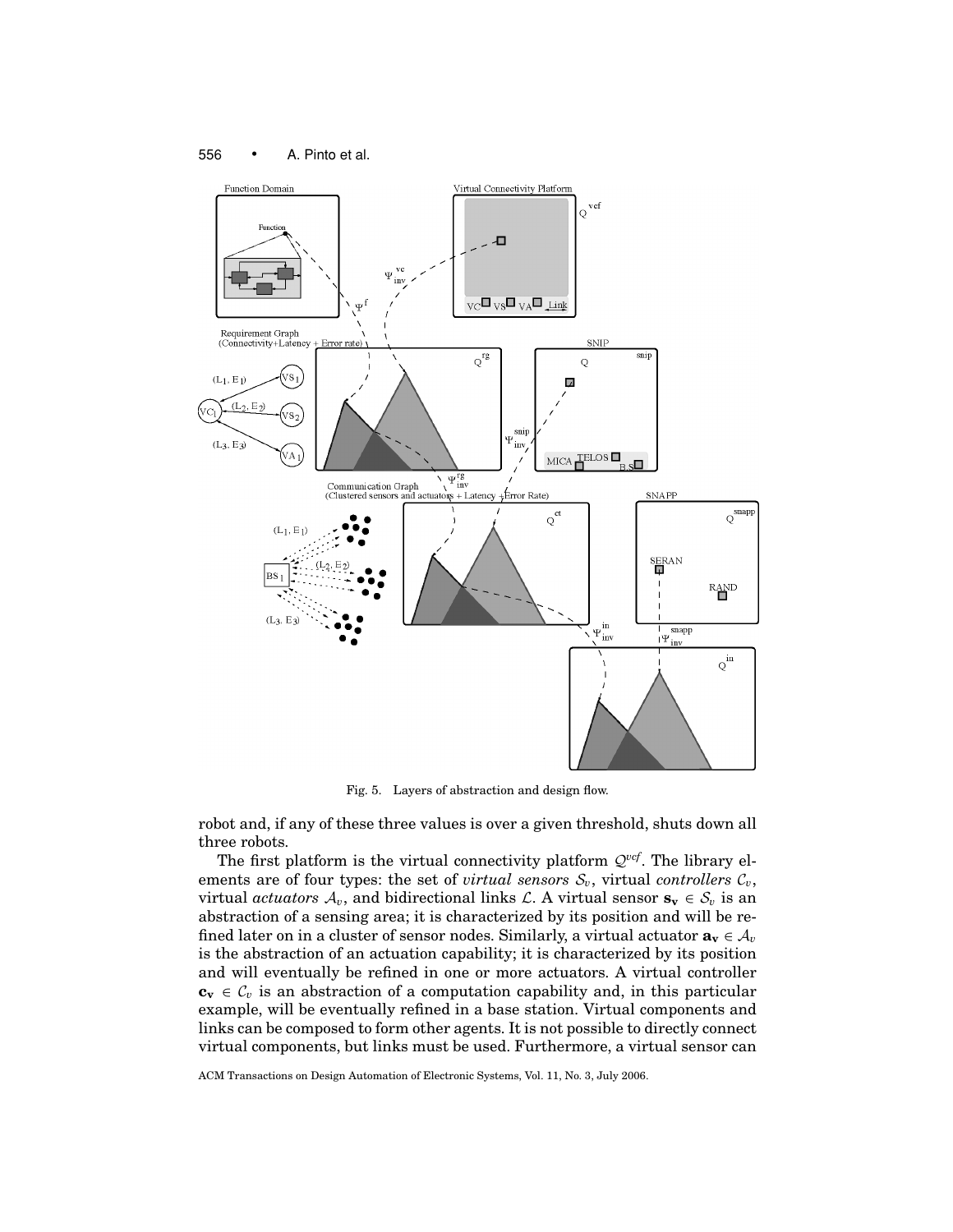be linked only to a virtual actuator, a virtual actuator can be linked only to a virtual controller, and virtual controllers cannot be directly linked. A partial order can be defined for this domain such that  $v_1 \le v_2$  if and only if for each virtual component in  $v_2$ , there is a corresponding virtual component in  $v_1$  and for each link in  $v_2$ , there is a corresponding link in  $v_1$ .

The common semantic domain for this step is called a *requirement graph* and is denoted by  $Q^{rg}$ . This domain is similar to  $Q^{vcf}$ , but links are annotated with a pair  $(L, E_r)$  that represents the end-to-end latency and error rate requirements, and virtual sensors are annotated with a pair  $(S_r, F)$  that represents the sensing rate requirement and the type of aggregate data (i.e., average value, max value, all values) for that area. While the rules of composition are the same as  $\mathcal{Q}^{vcf}$ , the order is such that  $v_1 \le v_2$  if for each virtual component in  $v_2$ , there is a corresponding virtual component in  $v_1$  with higher or equal  $S_r$  and the same  $F$ , and for each link in  $v_2$  there is a corresponding link in  $v_1$  with a smaller or equal latency and error rate. Intuitively, given two comparable instances of this domain, the highest is the one with looser communication and sensing requirements. We call  $\psi^f$  the conservative approximation that maps the functional description onto <sup>Q</sup>*rg*.

Formally, given an agent  $\mathbf{r} \in \mathcal{Q}^{rg}$ , we can define a conservative approximation as follows. The lower bound  $\Psi_l^{vc}$  abstracts the quantities  $S_r, F, L$ , and  $E_r$ . The upper bound  $\Psi_u^{vc}$  also abstracts all links. Agents  $\mathbf{r} \in \mathcal{Q}^{rg}$  that are represented exactly in <sup>Q</sup>*vcf* are agents with no links. We select an instance from the <sup>Q</sup>*vcf* that has the minimum number of virtual components declared by the functionality. Then  $\Psi_{inv}^{vc}$  maps this instance onto  $Q^{rg}$ . The cone in Figure 5 represents the set of agents that have the same number and types of virtual components as in the selected instance, but with links connecting them, and all possible combinations of latency, error rates, and sensing rates. For the sake of simplicity, in the sequel we do not specify the upper and lower bound for each conservative approximation whose construction should be intuitive.

The intersection of the two cones in  $Q^{rg}$  gives all the requirement graphs with connectivity, latency, error rates, and sensing rates sufficient to support the initial functionality. Among these possible refinements we choose the "highest," which is the one with the minimum number of virtual components and looser sensing, latency, and error rate requirements. We call this instance  $\mathbf{r_g}$  and this is the starting point for the rest of the synthesis flow.

The tool that generates the instance  $\mathbf{r_g}$  starting from the functional description is called Rialto [Bonivento et al. 2005]. Rialto starts from the sequential description of the control algorithm, then considers all possible branches in the decision tree of the algorithm and analyzes all the communication and sensing requirements for each of these branches. Starting from these requirements, it generates the minimum requirements that each link and virtual sensor have to satisfy so that the communication and sensing infrastructure is able to support the application in whatever decision branch it may end during the actual execution.

The next step is to refine  $\mathbf{r_g}$ , the requirement graph, into a clustered topology. The goal is to substitute virtual components with an adequate set of physical components.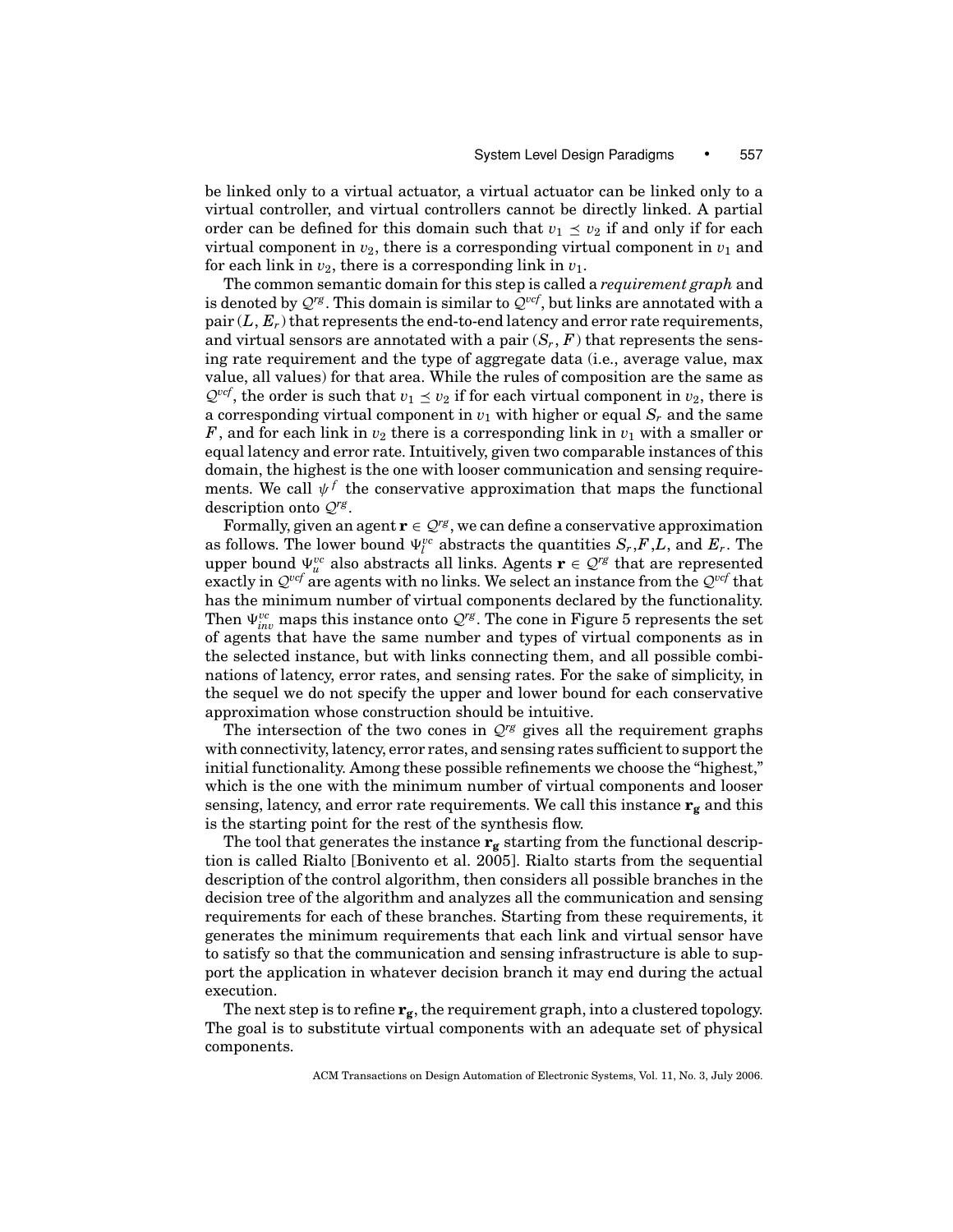To do this, we define the sensor network implementation platform <sup>Q</sup>*snip*. The elements of the library are a collection of *physical nodes* (e.g., Mica, Telos, and Intel motes), *base stations* (e.g., Stargate), and links. Nodes and base stations are characterized by their hardware abstraction (i.e., component size, memory, power consumption, clock speed), radio interface, sensing capabilities, location, and price. Physical components can be connected only using links. A link represents the capability of communication between two physical components. Restrictions on the possibility of directly linking two components reflect the reachability due to their radio interface. For example MicaZ and Telos motes can be linked since they both are ZigBee compatible, while Mica2 and MicaZ, that are not radio compatible, cannot be directly linked, but a path between the two can exist if there is also a third component (i.e., a base station or a node with a reconfigurable radio) that is able to support both radio interfaces. We can define a partial order similar to the one of  $\mathcal{Q}^{rg}$ , where the higher element is the one representing a minimum topology with looser requirements.

The common domain for this step is the *clustered topology*  $\mathcal{Q}^{ct}$ . An instance of this domain is a graph of interconnected physical components where the components are associated to a cluster. Furthermore, links are annotated with the usual requirement pair  $(L, E_r)$ , components are annotated with a sensing requirement  $S_r$ , and clusters with the aggregate function type  $F$ . We can define a partial order in the same way as in  $Q^{rg}$ , where the higher element is the one representing a minimum topology with looser requirements.

The instance  $\mathbf{r_g}$  is mapped to a set of ordered agents in  $\mathcal{Q}^{ct}$ . Each agent in this set has at least a base station for each virtual actuator, a sufficient number of clustered sensor nodes for each virtual sensor so that the sensing requirement is satisfied, and a sufficient number of actuators for each virtual actuator. In addition, it must have a weighted link between the base station and each component with a latency and error rate less than or equal to the correspondent quantities between the virtual actuator and virtual sensor in  $\mathbf{r}_{g}$ .

Selecting an agent in  $\mathcal{Q}^{snip}$  and mapping it to  $\mathcal{Q}^{ct}$  means selecting the hardware platform and a lower bound on the density of nodes for each cluster. The mapping gives a set of ordered agents that may or may not intersect the set of agents obtained by mapping  $\mathbf{r_g}$  to  $\mathcal{Q}^{ct}$ . This intersection represents all the clustered topologies with a sufficient number of interoperable nodes per cluster and connotations that are good enough to satisfy the link and sensing requirements.

We now have to eliminate a set of solutions that are unfeasible for any of the following reasons: size constraints (e.g., it is impossible to place 100 Telos motes in a square foot), external constraints (e.g., for regulatory issues, it is not possible to place the motes on some parts of the robots), and budget constraints (e.g., the overall solution has too many nodes and we cannot afford it). Among the remaining solutions, choosing the right one to propagate down in the synthesis process is not trivial. Given a number of nodes per cluster, we choose the solution with the loosest sensing and communication requirements. However, it is difficult to understand at this level what a good number of nodes per cluster is. On the one hand, more nodes involve a higher cost of the solution. On the other hand, the higher the density of the network, the more energy efficient the final solution will be because nodes can be duty cycled for energy preservation.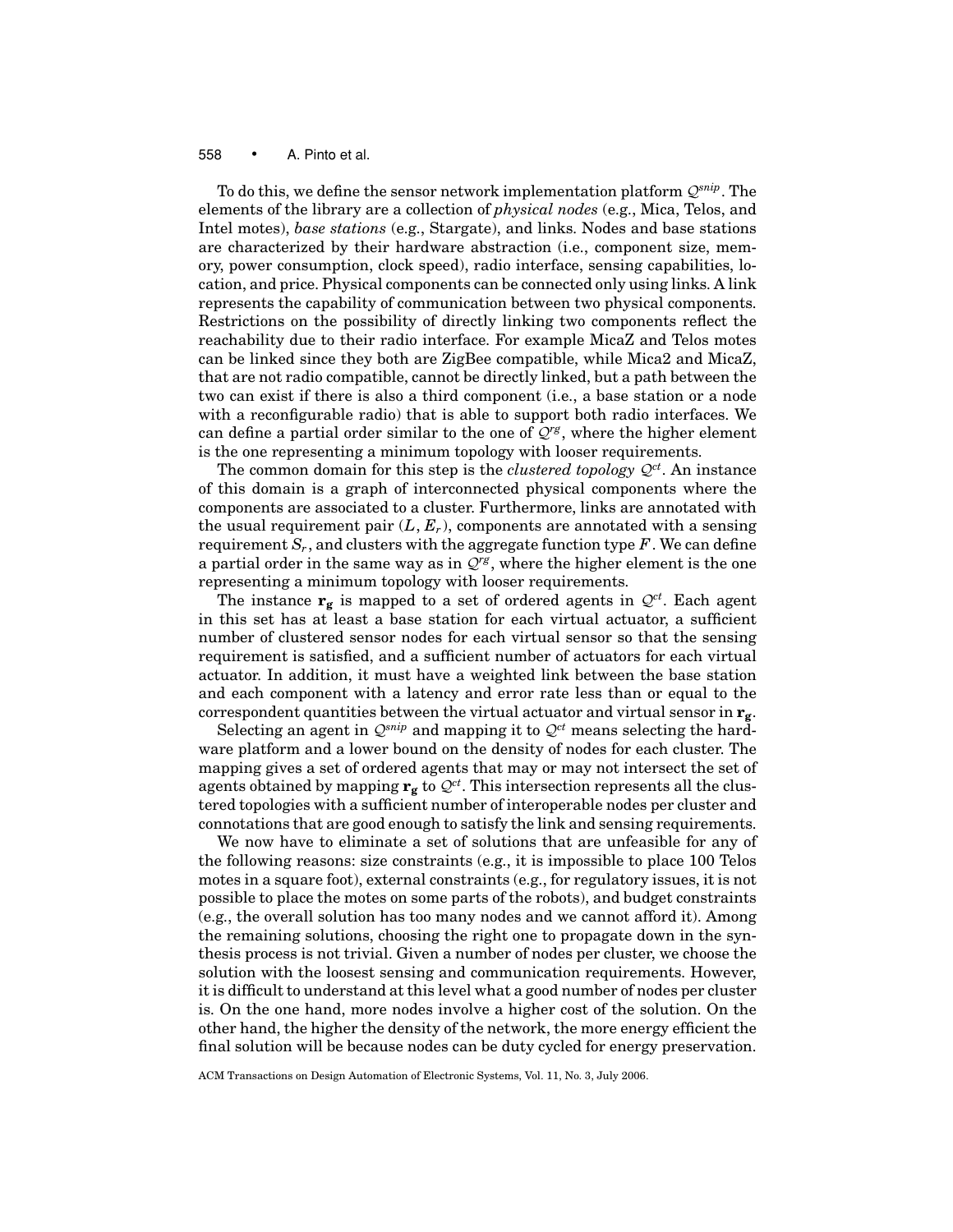## System Level Design Paradigms • 559

However, this energy consumption cannot be estimated until the communication protocol is decided and this happens at the next step of the design flow. Consequently, we suggest starting with a solution that is relatively high in the space of possible solutions (i.e., with a low number of nodes), and after the communication protocol is mapped, evaluating to see if the energy consumption per node is satisfactory for a good lifetime of the network. If this is not the case, the solution is to go back and select another possible solution with more nodes. As we will explain later, once the protocol is mapped on the nodes, the tradeoff curve between energy consumption and density is available. Consequently, a good number of nodes can be selected thus facilitating this iteration process.

As already mentioned, the last step is concerned with associating a communication protocol to the physical components such that the communication requirements are satisfied and the energy consumption minimized. To drive this step, we define the sensor network ad-hoc protocol platform (SNAPP), <sup>Q</sup>*snapp*. The library elements of the SNAPP are MAC and routing protocols. In the wireless sensor network domain space, layering between MAC and routing is usually not a good solution since it significantly reduces the energy optimization capabilities associated with crosslayer design. Consequently, the SNAPP is populated by noncomposable instances of integrated MAC and routing solutions. Different protocols have been developed for different application classes. For example, SERAN [Bonivento et al. 2005] was developed for periodic control applications with more than one cluster, while the randomized approach of Bonivento et al. [2006] (called RAND in Figure 5) is optimized for single cluster topologies. These protocols are "parametrized," meaning that their structure is specified, but their working point is determined by a set of parameters. For example, in SERAN the working point of the protocol is determined by a channel access probability *p*, a TDMA slot duration *S*, and a TDMA cycle duration  $\Delta$ .

The common semantic domain in this step is represented by the instantiated network domain <sup>Q</sup>*in*. An instantiated network is an operational WSN, that is, a network of physical nodes with a communication protocol. Mapping the selected clustered topology onto this common domain, we obtain all the possible instantiated networks that satisfy the given E2E requirements on latency and error rate, while mapping a SNAPP instance we obtain all the possible instantiated networks that use the selected protocol with all the feasible combinations of the free parameters (i.e.,  $p$ ,  $S$ , and  $\Delta$  for SERAN). The intersection between the two mappings gives all the possible instantiated networks that use the selected protocol and satisfy the given communication constraints. Among these solutions, we select the one that minimizes energy consumption. At this point we can evaluate if the synthesized solution can comply with the lifetime requirements of the network. If this is the case, we are done, otherwise we need to get back to the clustered topology domain and select an instance with more nodes.

This final refinement is obtained as the solution of a constrained optimization problem, where the constraints are the latency and error rate requirements while the cost function is the energy consumption that is estimated based on an abstraction of the physical properties of the candidate hardware platform.

ACM Transactions on Design Automation of Electronic Systems, Vol. 11, No. 3, July 2006.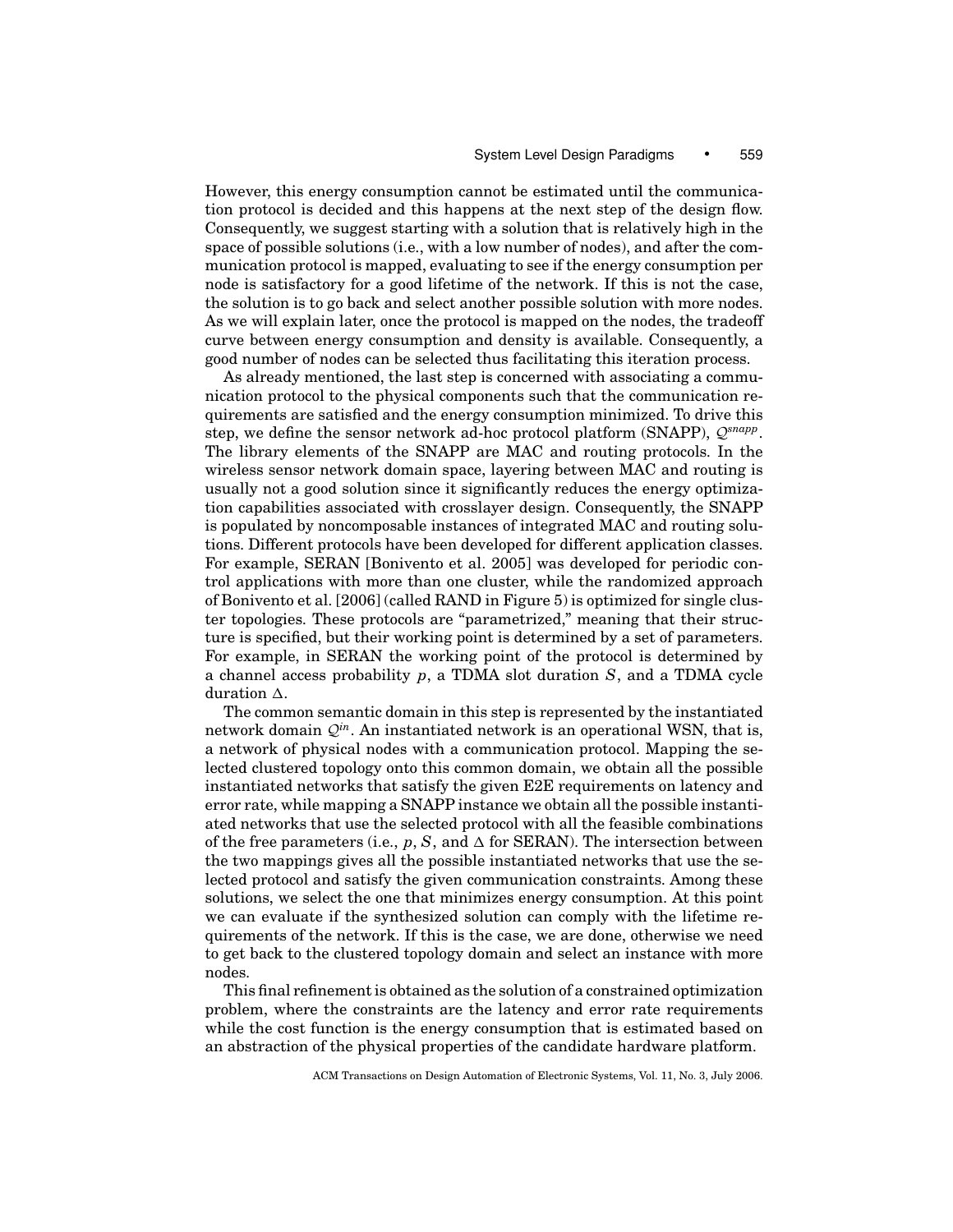An important and usually nontrivial step in solving this constrained optimization problem consists in translating the E2E requirements into hop-to-hop (H2H) requirements, and to project the energy cost of a single hop communication over a sequence of hops considering aggregate effects such as collisions and path reconvergences. The actual equations that perform these translations are different for different protocols and usually involve the manipulation of probabilistic functions. However, the ability to perform this refinement is subject to the capability of characterizing the interaction among the different layers of the protocol solution using a mathematical framework. The formalism and the capability of offering end-to-end guarantees instead of local guarantees are what distinguish our approach from the previous protocol design for WSNs. More detailed descriptions on how this optimization problem is solved, together with the initialization algorithms for the instantiated network for the different protocols are available in Bonivento et al. [2005, 2006].

## 4.3 Comparison with Other Approaches

Since we propose a design methodology that supports all phases of WSN design from application to implementation, there is quite a large body of related work. For sake of brevity, we outline only some recent approaches while we refer to Bonivento et al. [2006] for a more detailed analysis.

A system-level approach to the design of WSNs was recently presented in Polastre et al. [2005]. A platform called SP is proposed between the link and the network layer. The SP should provide adequate modularity for the nodes to support different MAC and routing layers. The philosophy is similar to the Internet "everything over IP," where in this case it would be "everything over SP." Although this is a very interesting architecture for best effort networks, we believe it is not appropriate for control applications where E2E guarantees are required. Our top-down approach and synthesis method are customized for control applications.

An attempt at raising the level of abstraction was presented in Yu et al. [2005], where a classification for node communication mechanisms was introduced to allow for a higher-level description of the network algorithms. In Bakshi and Prasanna [2004], the proposed methodology is based on a bottom-up part for the description of network algorithms, a top-down part to describe the application, and a mapping process to deploy software onto the nodes. Although the overall method is compatible with the platform-based design paradigm advocated in this article, the layers of abstraction are quite different. Our approach emphasizes the control-based nature of WSN applications and offers a rigorous semantics and set of primitives to interpret timing issues at a very high level, hence providing a well-defined level of abstraction for the application designer.

## 5. CONCLUSIONS

We strongly believe that system-level design needs a major breakthrough to resolve the many issues facing the electronics industry. No matter what this breakthrough is going to be, we believe that it will be based on rigorous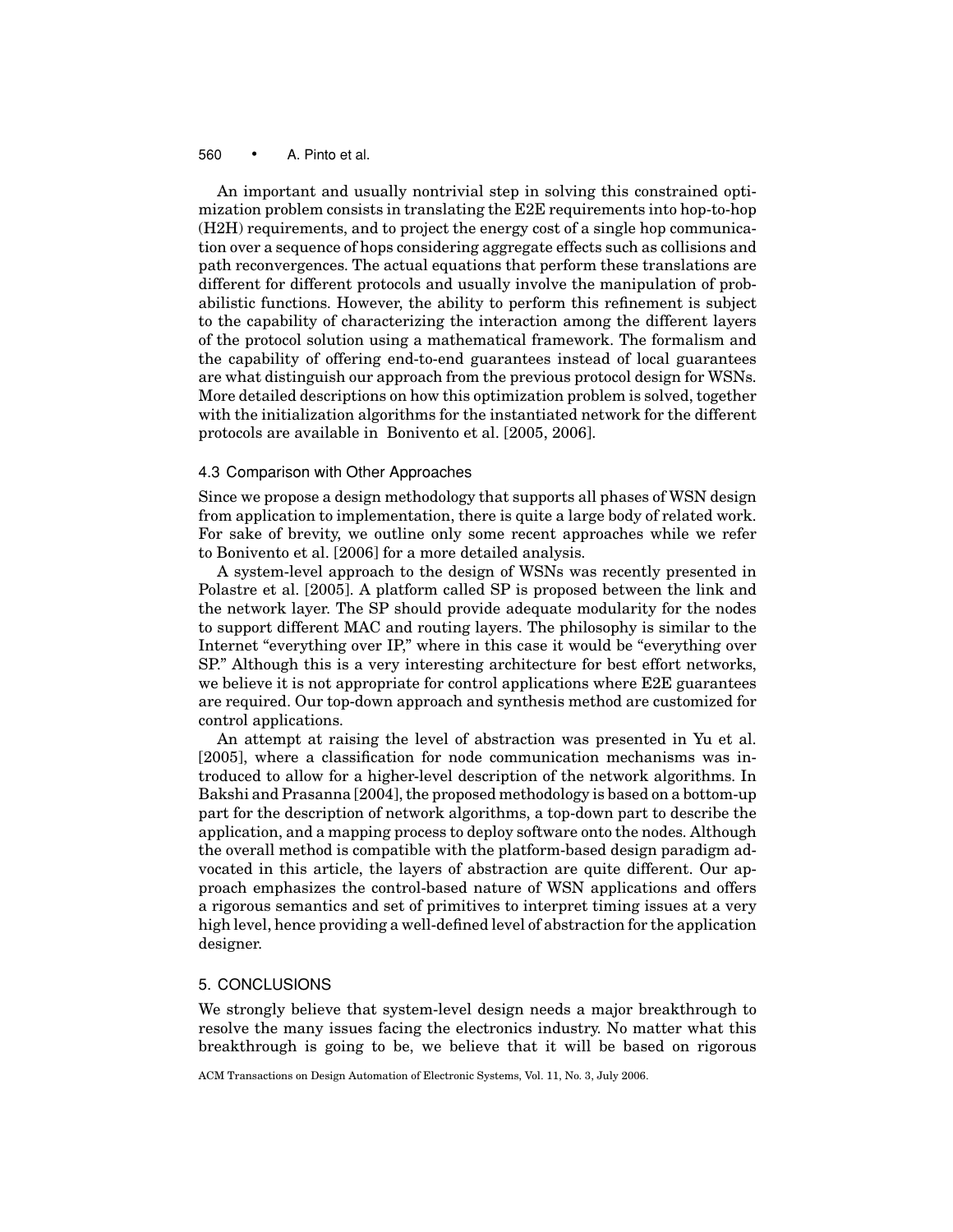mathematical foundations and a unifying approach that can be applied to all levels of abstraction of design. In this article, we presented a formalization for platform-based design, a design approach proposed for all levels of system design, and examples of the application of this formalized approach to communication synthesis, an important step complex designs in itself towards making both feasible in a reasonable time and correctly.

## **REFERENCES**

- AHONEN, T., SIGUENZA-TORTOSA, D. A., BIN, H., AND NURMI, J. 2004. Topology optimization for application-specific networks-on-chip. In *Proceedings of the 2004 International Workshop on System Level Interconnect Prediction*. ACM Press, New York, 53–60.
- BAKSHI, A. AND PRASANNA, V. 2004. Algorithm design and synthesis for wireless sensor networks. In *Proceedings of the International Conference on Parallel Processing*.
- BALARIN, F., LAVAGNO, L., PASSERONE, C., SANGIOVANNI-VINCENTELLI, A. L., SGROI, M., AND WATANABE, Y. 2002. Modeling and designing heterogeneous systems. In *Concurrency and Hardware Design, Advances in Petri Nets*. Springer Verlag, London, 228–273.
- BENINI, L. AND MICHELI, G. D. 2002. Networks on chips: A new SOC paradigm. *Computer 35*, 1, 70–78.
- BERTOZZI, D. AND BENINI, L. 2004. Xpipes: A network-on-chip architecture for gigascale systemson-chip. *IEEE Circuits Syst. 4*, 2, 18–31.
- BERTOZZI, D., JALABERT, A., MURALI, S., TAMHANKAR, R., STERGIOU, S., BENINI, L., AND MICHELI, G. D. 2005. NOC synthesis flow for customized domain specific multiprocessor systems-on-chip. *IEEE Trans. Parallel Distrib. Syst. 16*, 2, 113–129.
- BONIVENTO, A., CARLONI, L., AND SANGIOVANNI-VINCENTELLI, A. 2005. Rialto: A bridge between description and implementation of control algorithms for wireless sensor networks. In *Proceedings of the 5th ACM International Conference on Embedded Software*. Jersey City, NJ.
- BONIVENTO, A., CARLONI, L., AND SANGIOVANNI-VINCENTELLI, A. 2006. Platform based design for wireless sensor networks. To appear in *MONET*.
- BONIVENTO, A., FISCHIONE, C., AND SANGIOVANNI-VINCENTELLI, A. 2006. Randomized protocol stack for ubiquitous networks in indoor environment. In *Proceedings of the IEEE Consumer Communications and Networking Conference*. Las Vegas, NV.
- BONIVENTO, A., FISCHIONE, C., SANGIOVANNI-VINCENTELLI, A., GRAZIOSI, F., AND SANTUCCI, F. 2005. Seran: A semi random protocol solution for clustered wireless sensor networks. In *Proceedings of the International Conference on Multi-Agent Systems*. Washington, DC.
- CHAKI, S., RAJAMANI, S., AND REHOF, J. 2002. Types as models: Model checking message-passing programs. In *Proceedings of the 29th ACM Symposium on the Principles of Programming Languages.*
- CHAKRABARTI, A., DE ALFARO, L., HENZINGER, T. A., JURDZINSKI, M., AND MANG, F. Y. C. 2002. Interface compatibility checking for software modules. In *Proceedings of the 14th International Conference on Computer-Aided Verification (CAV)*. Lecture Notes in Computer Science, vol. 2404. Springer Verlag, 428–441.
- CHAKRABARTI, A., DE ALFARO, L., HENZINGER, T. A., AND STOELINGA, M. 2003. Resource interfaces. In *Proceedings of the 3rd International Conference on Embedded Software*. Lecture Notes in Computer Science, vol. 2855. Springer Verlag, New York.
- CHANG, H., COOKE, L., HUNT, M., MARTIN, G., MCNELLY, A. J., AND TODD, L. 1999. *Surviving the SOC Revolution. A Guide to Platform-Based Design*. Kluwer Academic Publishers, Norwell, Mass.
- CHARIKAR, M. AND KARAGIOZOVA, A. 2005. On non-uniform multicommodity buy-at-bulk network design. In *STOC '05: Proceedings of the 37th Annual ACM Symposium on Theory of Computing*. ACM Press, New York, 176–182.
- DALLY, W. J. AND TOWLES, B. 2001. Route packets, not wires: On-Chip interconnection networks. In *Proceedings of the Design Automation Conference*. Las Vegas, Nev., 684–689.
- DE ALFARO, L. AND HENZINGER, T. A. 2001. Interface theories for component-based design. In *Proceedings of the 1st International Workshop on Embedded Software*. Lecture Notes in Computer Science vol. 2211, Springer Verlag, 148–165.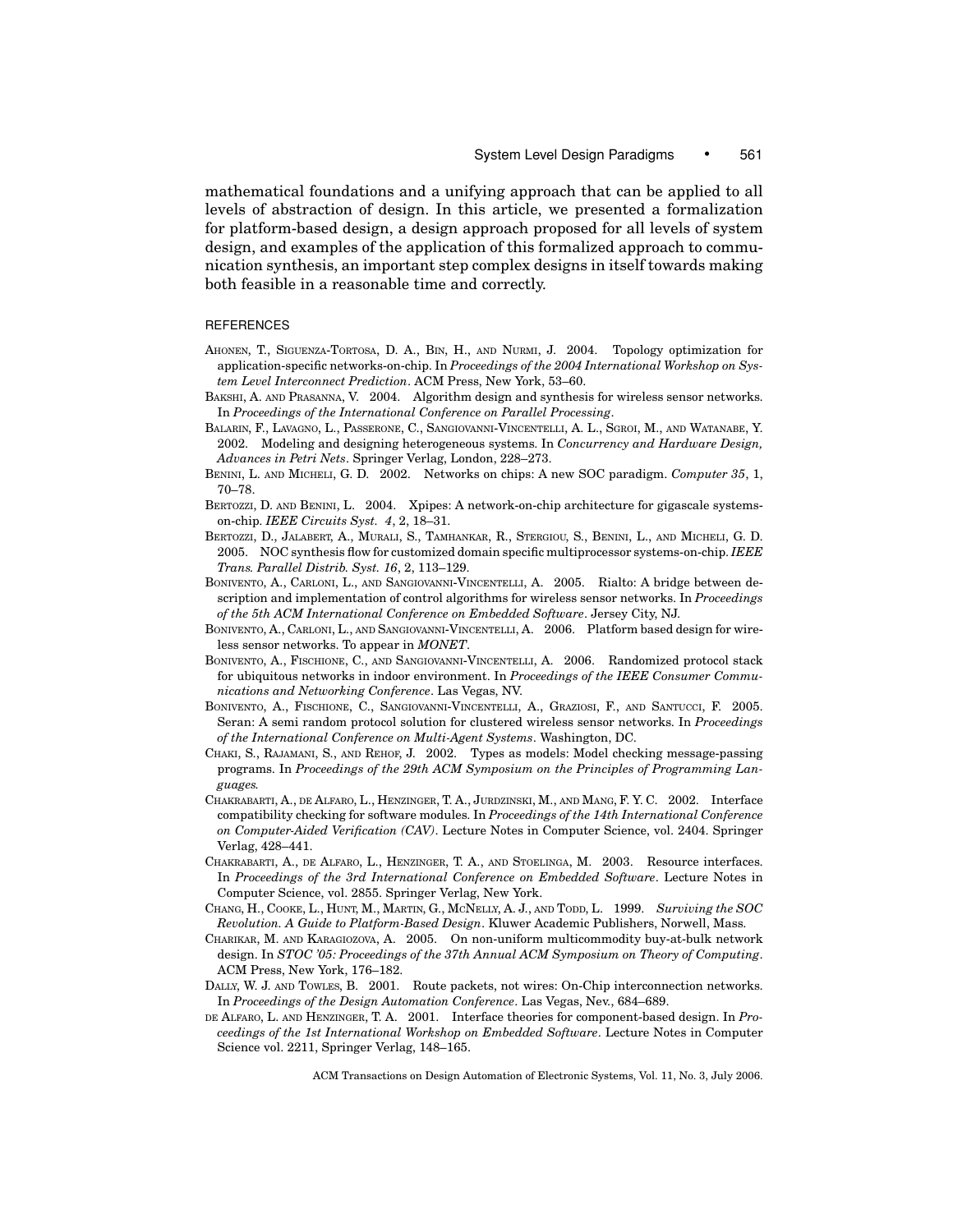- ERNST, R., HENKEL, J., AND BENNER, T. 1993. Hardware-software cosynthesis for microcontrollers. *IEEE Des. Test 10*, 4, 64–75.
- FERRARI, A. AND SANGIOVANNI-VINCENTELLI, A. L. 1999. System design: Traditional concepts and new paradigms. In *Proceedings of the 1999 IEEE International Conference on Computer Design*. IEEE Computer Society, Washington, DC.
- GAJSKI, D., VAHID, F., NARAYAN, S., AND GONG, J. 1998. Specsyn: An environment supporting the specify-explorerefine paradigm for hardware/software system design. *IEEE Trans. VLSI 6*, 1, 84–100.
- GAREY, M. AND JOHNSON, D. 1979. *Computers and Intractability: A Guide to the Theory of NPcompleteness*. W. H. Freeman and Company.
- GASTEIER, M. AND GLESNER, M. 1998. Generation of interconnect topologies for communication synthesis. In *DATE '98: Proceedings of the Conference on Design, Automation and Test in Europe*. IEEE Computer Society, Washington, DC, 36–43.
- GUPTA, R. K. AND MICHELLI, G. D. 1993. Hardware-software cosynthesis for digital systems. *IEEE Des. Test Comput.* (Sept.), 29–41.
- HU, J., DENG, Y., AND MARCULESCU, R. 2002. System-Level point-to-point communication synthesis using floorplanning information. In *Proceedings of the Asia South Pacific Design Automation/VLSI Design Conference*.
- HU, J. AND MARCULESCU, R. 2003. Energy-Aware mapping for tile-based NOC architectures under performance constraints. In *Proceedings of the Asia and South Pacific Design Automation Conference*.
- HU, J. AND MARCULESCU, R. 2004. Dyad: Smart routing for networks-on-chip. In *Proceedings of the 41st Annual Conference on Design Automation*. ACM Press, New York, 260–263.
- LAHIRI, K., RAGHUNANTHAN, A., LAKSHMINARAYANA, G., AND DEY, S. 2004. Design of high-performance system-on-chips using communication architecutre tuners. *IEEE Trans. CAD 23*, 5, 620–636.
- LI, Y. AND WOLF, W. 1998. Hardware/Software co-synthesis with memory hierarchies. In *ICCAD '98: Proceedings of the 1998 IEEE/ACM International Conference on Computer-Aided Design*. ACM Press, New York, 430–436.
- MURALI, S. AND MICHELI, G. D. 2004. Sunmap: A tool for automatic topology selection and generation for NOCS. In *Proceedings of the 41st Annual Conference on Design Automation*. ACM Press, New York, 914–919.
- ORTEGA, R. B. AND BORRIELLO, G. 1998. Communication synthesis for distributed embedded systems. In *ICCAD '98: Proceedings of the 1998 IEEE/ACM International Conference on Computer-Aided Design*. ACM Press, New York, 437–444.
- PASSERONE, R. 2004. Semantic foundations for heterogeneous systems. Ph.D. thesis, University of California, Berkeley.
- PASSERONE, R., DE ALFARO, L., HENZINGER, T. A., AND SANGIOVANNI-VINCENTELLI, A. L. 2002. Convertibility verification and converter synthesis: Two faces of the same coin. In *Proceedings of the IEEE/ACM International Conference on Computer-Aided Design*.
- PASSERONE, R., ROWSON, J. A., AND SANGIOVANNI-VINCENTELLI, A. L. 1998. Automatic synthesis of interfaces between incompatible protocols. In *Proceedings of the Design Automation Conference*, San Francisco, Calif.
- PINTO, A., CARLONI, L. P., AND SANGIOVANNI-VINCENTELLI, A. L. 2002. Constraint-Driven communication synthesis. In *DAC '02: Proceedings of the 39th Conference on Design Automation*. ACM Press, New York, 783–788.
- PINTO, A., CARLONI, L. P., AND SANGIOVANNI-VINCENTELLI, A. L. 2003. Efficient synthesis of networks on chip. In *Proceedings of the 21st International Conference on Computer Design*, 5.
- POLASTRE, J., HUI, J., LEVIS, P., ZHAO, J., D. CULLER, S. S., AND STOICA, I. 2005. A unified link abstraction for wireless sensor networks. In *Proceedings of the 3rd International Conference Embedded Networked Sensor Systems*.
- PRAKASH, S. AND PARKER, A. C. 1992. Synthesis of application-specific heterogeneous multiprocessor systems (abstract). In *Proceedings of the 19th Annual International Symposium on Computer Architecture*. ACM Press, New York, 434.
- RHODES, D. L. AND WOLF, W. 1999. Co-Synthesis of heterogeneous multiprocessor systems using arbitrated communication. In *Proceedings of the 1999 IEEE/ACM International Conference on Computer-Aided Design*. IEEE Press, Piscataway, NJ, 339–342.